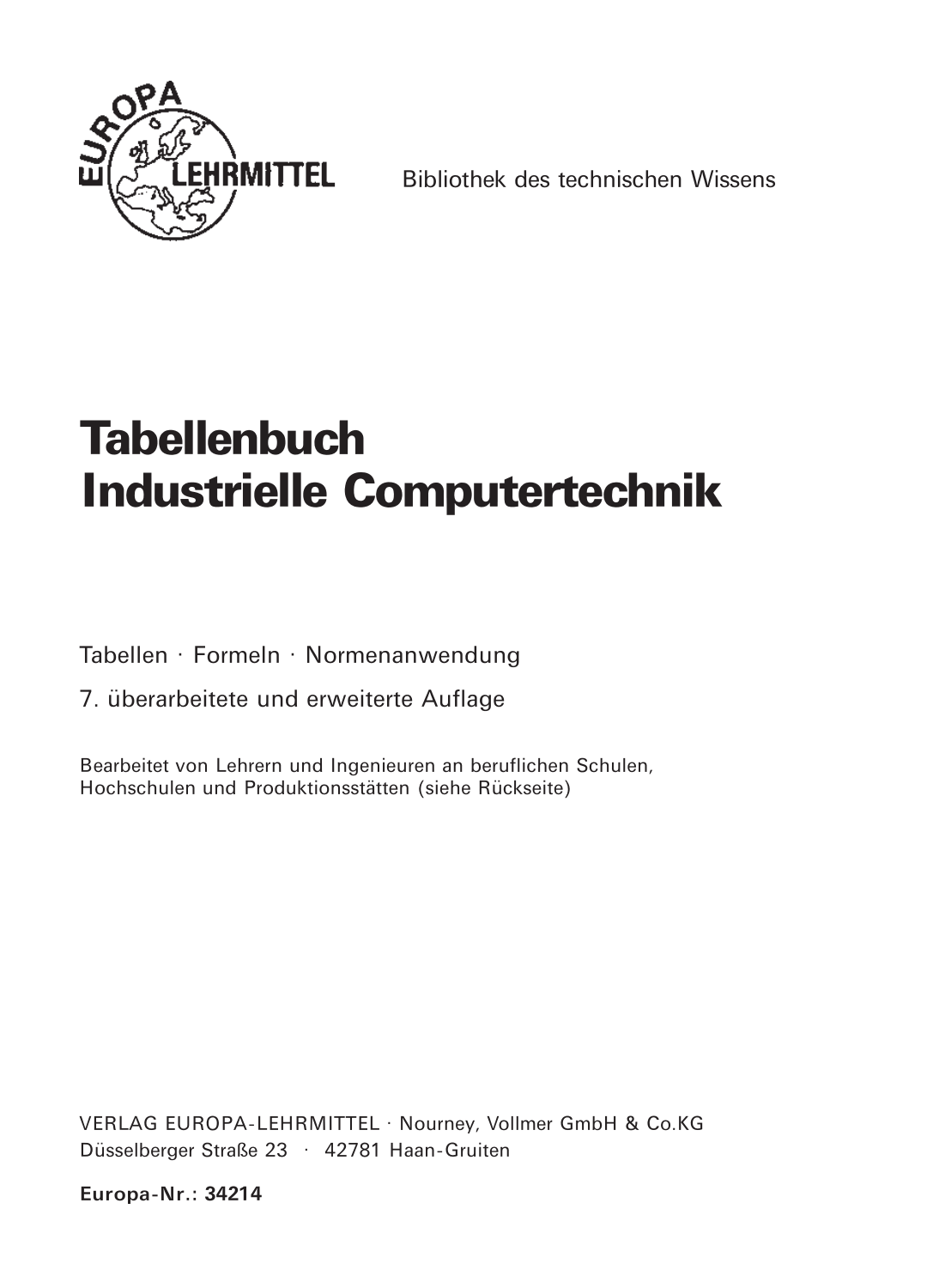Autoren des Tabellenbuches Industrielle Computertechnik:

| Grimm, Bernhard  | Oberstudienrat             | Sindelfingen      |
|------------------|----------------------------|-------------------|
| Häberle, Gregor  | Dr.-Ing., Abteilungsleiter | Friedrichshafen   |
| Häberle, Heinz   | Dipl.-Gewerbelehrer, VDE   | Kressbronn        |
| Maier, Andre     | Dipl.-Ing.                 | Stetten, Tettnang |
| Schiemann, Bernd | Dipl.-Ing.                 | Stuttgart         |
| Schmid, Dietmar  | Dr.-Ing., Professor        | Aalen             |
|                  |                            |                   |

Leitung des Arbeitskreises: Dr.-Ing. Gregor Häberle, Friedrichshafen

Bildbearbeitung: Zeichenbüro des Verlags Europa-Lehrmittel, Ostfildern

Das vorliegende Buch wurde auf der Grundlage der aktuellen Rechtschreibregeln erstellt. Lassen diese mehrere Möglichkeiten zu, so wurde die von der Duden-Redaktion empfohlene Variante angewendet.

Dem Tabellenbuch wurden die neuesten Ausgaben der DIN-Blätter des Deutschen Instituts für Normung e. V. zu Grunde gelegt. Verbindlich sind jedoch nur die DIN-Blätter. Maßgebend für das Anwenden der DIN-Norm ist deren Fassung mit dem neuesten Ausgabedatum. Die DIN-Blätter können von der Beuth Verlag GmbH, Burggrafenstraße 4-7, 10787 Berlin, bezogen werden.

7. Auflage 2009 Druck 5 4 3 2 1 Alle Drucke derselben Auflage sind parallel einsetzbar, da sie bis auf die Behebung von Druckfehlern untereinander unverändert sind

#### ISBN 978-3-8085-3427-4

Umschlaggestaltung: Braun Werbeagentur, 42477 Radevormwald und Grafik und Sound, 50679 unter Verwendung von Fotos der Firma Siemens.

Alle Rechte vorbehalten. Das Werk ist urheberrechtlich geschützt. Jede Verwertung außerhalb der gesetzlich geregelten Fälle muss vom Verlag schriftlich genehmigt werden.

C 2009 by Verlag Europa-Lehrmittel, Nourney, Vollmer GmbH & Co.KG, 42781 Haan-Gruiten http://www.europa-lehrmittel.de Satz und Druck: Tutte Druckerei GmbH, Salzweg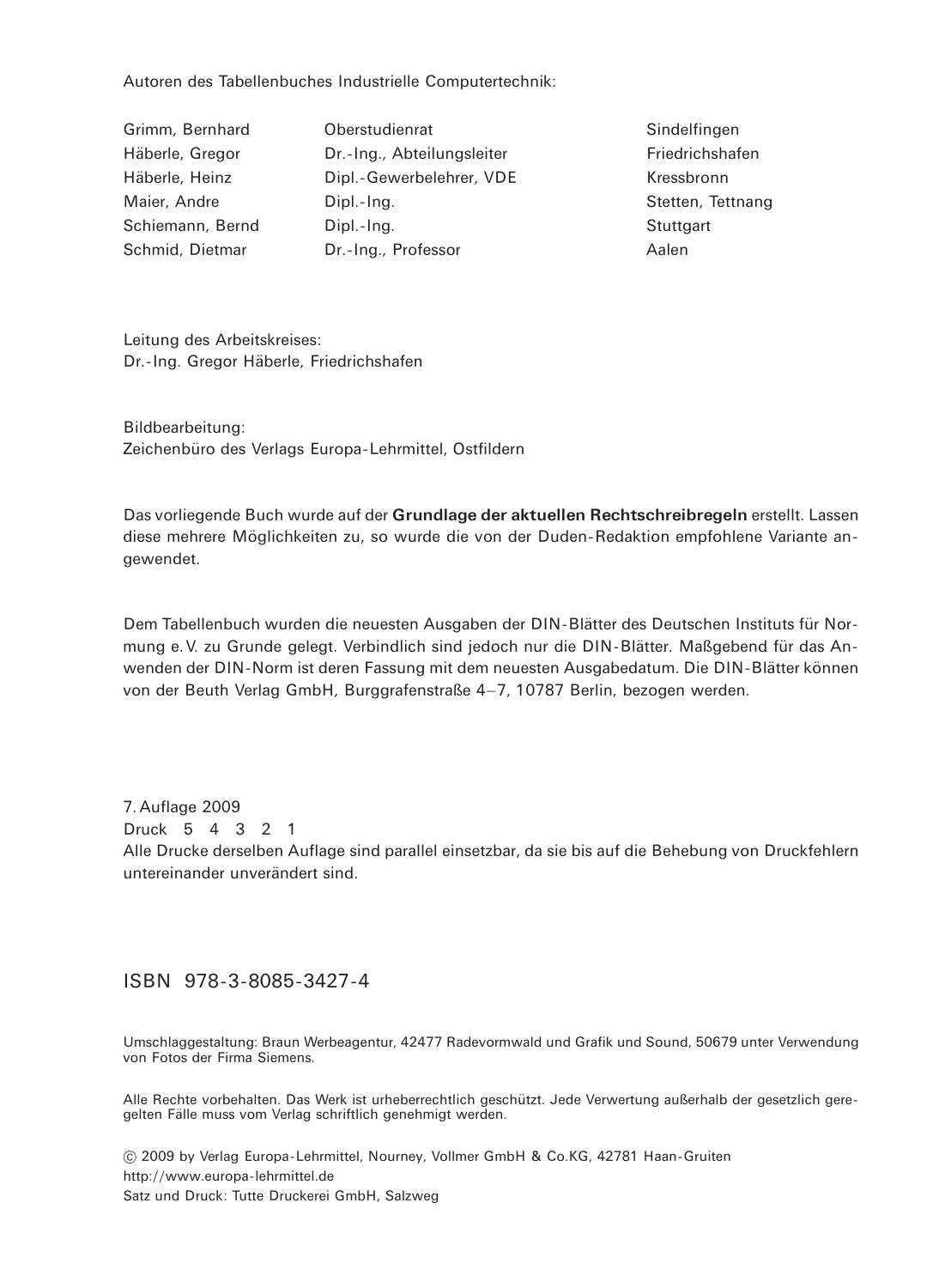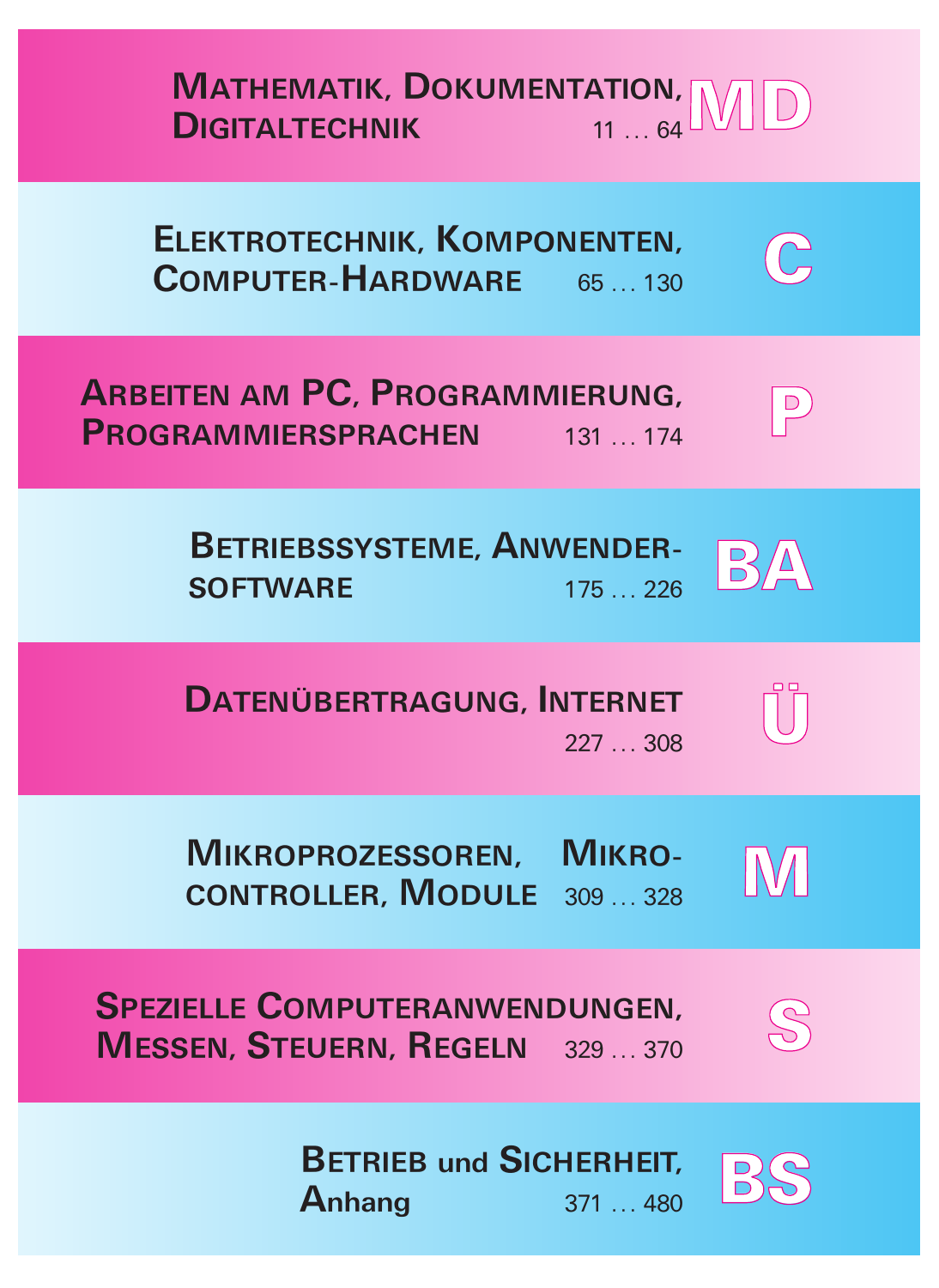### Vorwort zur 7. Auflage

Das Tabellenbuch Industrielle Computertechnik ergänzt als Kompendium und Nachschlagewerk die Fachbuchreihen des Verlags EUROPA-Lehrmittel. Es ist nach den Bildungsplänen der beruflichen Schulen für die Anwendung der Computer in den Berufsfeldern Elektrotechnik/Elektronik, Metalltechnik/Maschinenbau und Mechatronik/Automatisierungstechnik konzipiert. Zur schnellen Orientierung dienen ein Griffregister, das Inhaltsverzeichnis am Buchanfang, je ein Teil-Inhaltsverzeichnis vor jedem Hauptabschnitt. ein Glossar und ein umfangreiches Sachwortverzeichnis am Buchende.

Der Computer war ursprünglich ein Rechengerät, das sich im Laufe der Jahrzehnte zu einem Werkzeug in vielen Berufen, zunächst der Elektronik, der IT-Technik und der Kommunikationstechnik entwickelt hat. Daneben zeigte es sich in den letzten Jahren, dass der Computer zunehmend Verbreitung fand sowohl bei der Steuerung von Maschinen des Maschinenbaus als auch von Systemen, insbesondere der Automatisierungstechnik, der Betriebstechnik und der Mechatronik. Ging es bisher im Buch wie in der Ausbildung zunächst vor allem um das Verständnis der Harware und Software der Computer und ihrer Peripherie, folgte alsbald die Anwendung in dem immer breiter werdenden Applikationsspektrum. Das Buch musste demnach so erweitert werden, dass es die technisch-fachlichen Inhalte aller Berufe abdeckt, bei denen mit dem Computer und in von ihm gesteuerten Anlagen gearbeitet wird. Deshalb wurden u. a. jene Bereiche der Elektrotechnik erweitert, die für Anlagen der industriellen Computertechnik von Bedeutung sind.

Das Tabellenbuch Industrielle Computertechnik ist gegliedert in die Hauptabschnitte

- · Teil MD: Mathematik, Dokumentation, Digitaltechnik,
- · Teil C: Elektrotechnik, Komponenten, Computer-Hardware,
- Teil P: Arbeiten am PC, Programmierung, Programmiersprachen,
- · Teil BA: Betriebssysteme, Anwendersoftware,
- Teil ÜP: Datenübertragung, Internet,
- · Teil M: Mikroprozessoren, Mikrocontroller, Module,
- Teil S: Spezielle Computeranwendungen, Messen, Steuern, Regeln,
- Teil BS: Betrieb und Sicherheit. Anhang.

#### Neu aufgenommen wurden

- im Teil MD Schaltzeichen für Maschinen und Schalter sowie 2D-Codes.
- im Teil C PDMCIA-Karten und Cardbus-Karten, tragbare PC, Zubehör zu tragbaren PC,
- im Teil P Issue-Management-Systeme, Softwaretests, Dokumentation mit ARIS,
- im Teil BA Arten von digitalen Kameras, Anwendung von Kamerasystemen, Wärmebildkamera, Facility Management Systeme,
- im Teil Ü Einrichten von Wireless LAN, Austausch von Produktdaten, Knowhow-Schutz beim Umgang mit Daten, Datenübertragung mit FTP/SFTP, Rechte und Pflichten beim Internet, Voice over IP
- im Teil S Logikmodule, Funktionen von LOGO!, Sensoren der Steuerungstechnik, elektrische Aktoren, fluidtechnische Komponenten für Steuerungen, pneumatische Komponenten für Steuerungen, Arbeiten mit LabVIEW, stetige Regelglieder,
- im Teil BS Moderation von Workshops, Service Desk-ITIL-Prozesse, biometrische Systeme, Basisschutz, Differenzstromgeräte, Fehlerschutz.

Das Tabellenbuch Industrielle Computertechnik entspricht dem derzeitigen Stand der gängigen Normen von DIN (Deutsches Institut für Normung), IEC (International Electrotechnical Commission), VDE (Verband Elektrotechnik Elektronik Informationstechnik) und ANSI (American National Standards Institute). Allerdings muss darauf hingewiesen werden, dass oft für den gleichen Sachverhalt je nach Norm mehrere Ausführungen möglich sind, z. B. Verstärkersymbole als Dreieck oder Viereck. Außerdem können nach der Norm "Dokumente der Elektrotechnik - Teil 1 (Regeln)" DIN EN 61082-1 (VDE 0040-1) vom März 2007 Stromabzweige mit oder ohne Punkt dargestellt werden. Deshalb kommen in der betrieblichen Praxis oft verschiedene Darstellungen vor. Diese werden wegen der Praxisnähe auch im Buch angewendet.

Zahlreiche Benutzerhinweise führten zu einer weiteren Verbesserung des Buches. Autoren und Verlag danken im Voraus den Benutzern für künftige, konstruktive Verbesserungsvorschläge. Diese können auch mit E-Mail gerichtet sein an lektorat@europa-lehrmittel.de.

## $\overline{4}$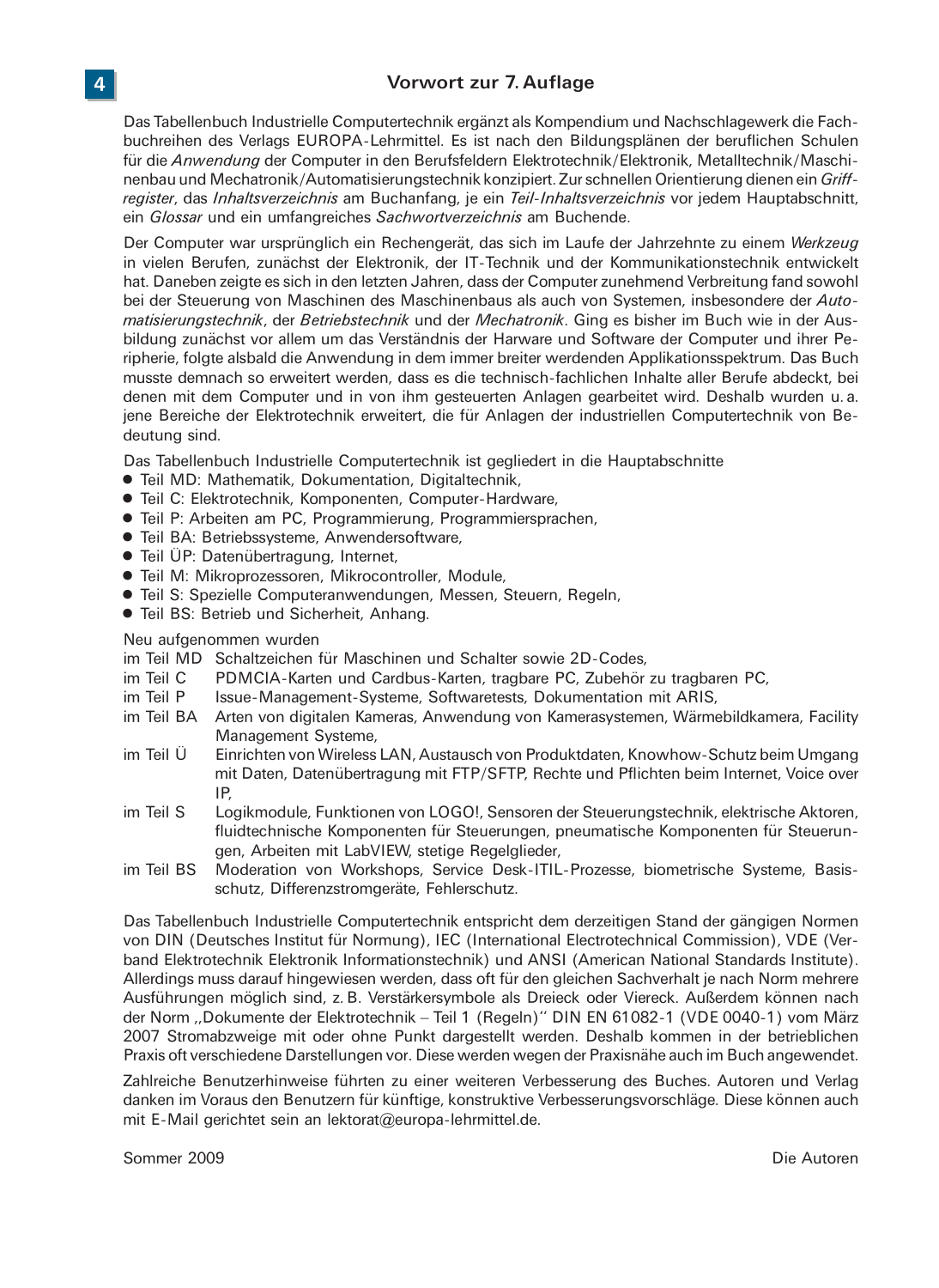Lernfelderauswahl und Hauptabschnitte des Buches . . . . . . . . . . Umschlag vorn, innen Unterstützende Firmen und Dienststellen . 10

#### Teil MD: Mathematik, **Dokumentation, Digitaltechnik**  $11$

| Formelzeichen dieses Buches                                                        | 12 |
|------------------------------------------------------------------------------------|----|
| Indizes und Zeichen für Formelzeichen dieses                                       |    |
| <b>Buches</b>                                                                      | 13 |
| Größen und Einheiten                                                               | 14 |
| Vorsätze und datentechnische Größen                                                | 16 |
| Winkel, Winkelfunktionen                                                           | 17 |
| Beziehungen zwischen Winkelfunktionen<br>$\overline{\phantom{a}}$                  | 18 |
| Mathematische Formeln in C. $C_{++}$ und<br>Visual Basic                           | 20 |
| Potenzen, Logarithmen, Dreisatzrechnung                                            | 21 |
| Logarithmische Maße in Dezibel                                                     | 22 |
| Zahlenumwandlungen                                                                 | 23 |
|                                                                                    | 24 |
| Spulen, besondere Flächen                                                          | 25 |
|                                                                                    | 26 |
| Erstellen einer Dokumentation über Geräte                                          |    |
| oder Anlagen                                                                       | 27 |
| Aufbau und Inhalt einer Betriebsanleitung<br>$\overline{a}$                        | 28 |
| Schaltpläne als funktionsbezogene<br>Dokumente                                     | 29 |
| Weitere funktionsbezogene Dokumente                                                | 30 |
| Ortsbezogene und verbindungsbezogene                                               |    |
|                                                                                    | 31 |
| Kennzeichnung in Schaltplänen                                                      | 32 |
| Kennbuchstaben der Objekte (Betriebsmittel)<br>in Schaltplänen                     | 33 |
| Schaltzeichen für Stromlaufpläne                                                   | 34 |
| Vergleich von Schaltzeichen                                                        | 36 |
| Binäre Elemente                                                                    | 38 |
| Binärelemente und Bussysteme                                                       | 40 |
| Schaltzeichen für Übersichtsschaltpläne                                            | 41 |
| Analoge Informationsverarbeitung und                                               |    |
| kWh-Zähler                                                                         | 42 |
| Schaltzeichen für Telekommunikation und<br>Antennenanlagen                         | 43 |
| Schaltzeichen für Leitungen, Installationspläne<br>und Installallationsschaltpläne | 44 |
| Symbole für Messgeräte und                                                         |    |
| Programmablaufpläne                                                                | 45 |
| Programmdokumentation                                                              | 46 |
| Lastenheft, Pflichtenheft<br>a a la larg                                           | 47 |
| Elemente von Struktogrammen                                                        | 48 |
| Arten von Diagrammen<br>and a construction of the                                  | 49 |
| <b>ASCII-Code im Unicode</b><br>the state of the state of the                      | 51 |

| <b>Binärcodes</b><br>.                          | 52 |
|-------------------------------------------------|----|
| .<br>Bar-Codes                                  | 53 |
| 2D-Codes<br>.                                   | 54 |
| Leitungscodes                                   | 55 |
| Komparatoren (Vergleicher)                      | 57 |
| DA-Umsertzer, AD-Umsetzer                       | 58 |
| Binäre Verknüpfungen                            | 59 |
| KV-Diagramme für kombinatorische<br>Schaltungen | 60 |
| KV-Diagramme für sequenzielle                   |    |
|                                                 | 61 |
| Digitale Zähler                                 | 62 |
| Schieberegister                                 | 63 |
| Digitale Filter                                 | 64 |

## Teil C:

| Elektrotechnik, Komponenten, |    |
|------------------------------|----|
| <b>Computer-Hardware</b>     | 65 |

| Ladung, Spannung, Stromstärke,                     |    |
|----------------------------------------------------|----|
| Widerstand<br>.                                    | 66 |
| Schaltungen mit Bauelementen                       | 67 |
| Diskrete Bauelemente in IT-Anlagen                 | 68 |
| Leistung, Arbeit, Energie, Wärme                   | 69 |
| Kühlmodule für Prozessoren                         | 70 |
| Batterien der Computertechnik                      | 71 |
| Stromrichterschaltungen der<br>Informationstechnik | 72 |
| Schaltnetzteile                                    | 73 |
| ATX-Netzteilstecker                                | 74 |
| Signalkopplungen für SPS und andere                |    |
| Mikrocomputer                                      | 75 |
| Leitungen und Kabel für Melde- und                 |    |
| Signalanlagen<br>.                                 | 76 |
| Leitungen der Datentechnik                         | 77 |
| Leitungen in Datennetzen                           | 78 |
| Twisted-Pair-Leitungen                             | 79 |
| Optische Signalübertragung                         | 8C |
| Glasfaserleitungen                                 |    |
| (Lichtwellenleitungen, LWL)                        | 81 |
| Steckverbinder                                     | 82 |
| Western-Steckverbinder, AWG                        | 83 |
| TAE-Anschlüsse, TAE-Anschluss-Stecker              | 84 |
| Datenträger zur Informationsspeicherung            | 85 |
| Festwertspeicher                                   | 86 |
| Statische Schreib-Lesespeicher SRAM                | 87 |
| Dynamische Schreib-Lesespeicher DRAM.              | 88 |
| Magnetspeicher                                     | 89 |
| Festplatten, Festplattenlaufwerke,                 |    |
| Diskettenlaufwerke                                 | 9C |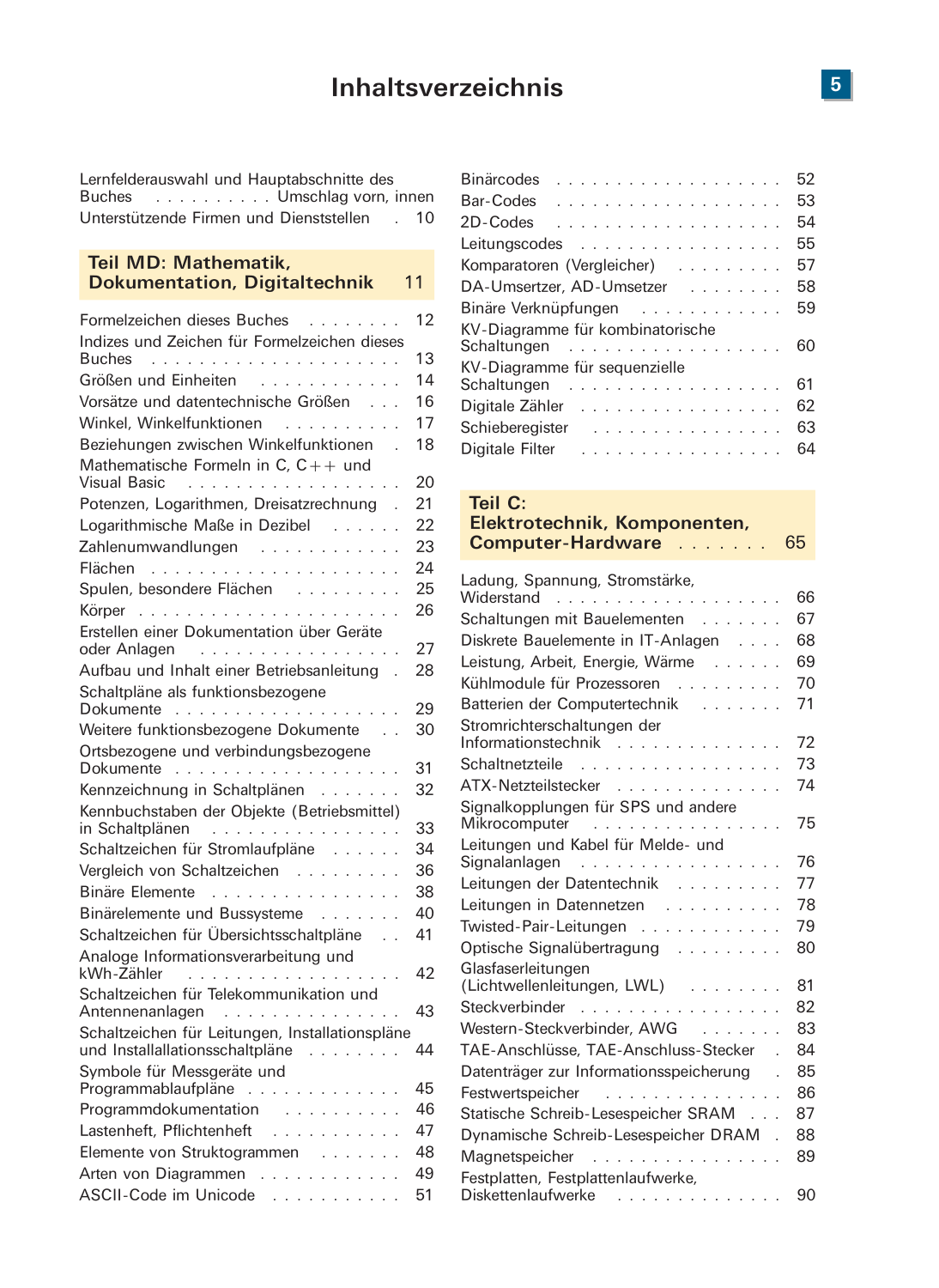| 6 | Partitionierung von Festplatten              | 91  |
|---|----------------------------------------------|-----|
|   | Optischer Speicher CD                        | 92  |
|   | Digital Versatile Disc DVD                   | 93  |
|   | Standards der beschreibbaren DVD             | 94  |
|   | Speicherkarten                               | 95  |
|   | PCMCIA- und Cardbus-Karten                   | 96  |
|   |                                              | 97  |
|   | RAID-Systeme                                 | 98  |
|   | Speicherverwaltungen                         | 99  |
|   | Storage Area Network SAN                     | 100 |
|   | Anwenderspezifische integrierte Schaltkreise |     |
|   | ASIC                                         | 101 |
|   | Serielle Schnittstellen                      | 102 |
|   | Steuerung der V.24-Schnittstelle             | 103 |
|   | Schnittstelle RS 485                         | 104 |
|   | Parallele Schnittstellen                     | 105 |
|   | USB                                          | 106 |
|   | Firewire IEEE 1394                           | 107 |
|   | IrDA-Schnittstelle                           | 108 |
|   | Mikrocomputer                                | 109 |
|   | Funktionseinheiten von Computern             | 110 |
|   | Arten von Computern                          | 111 |
|   | Computerstrukturen                           | 113 |
|   | Personalcomputer PC                          | 114 |
|   | Tragbare PC                                  | 115 |
|   | Zubehör zu tragbaren PC                      | 116 |
|   | PC-Systembus nach ISA                        | 117 |
|   | PCI-Bus                                      | 118 |
|   | Einsteckkarten für PC                        | 119 |
|   | <b>Bildschirme</b>                           | 120 |
|   | Dateneingabegeräte                           | 121 |
|   | Kommandotasten des PC                        | 122 |
|   | Datenausgabegeräte                           | 123 |
|   | Bediengeräte, Touchscreen                    | 125 |
|   | PC-Grafikkarte                               | 126 |
|   | Modus und Anschluss von Grafikkarten         | 127 |
|   | Multimediasysteme                            | 128 |
|   | Multimedia-Anwendungen 129                   |     |
|   | Gerätesicherungen                            | 130 |

### Teil P:

## Arbeiten am PC, Programmierung,<br>Programmiersprachen

| Werkzeuge für IT-Berufe 132                    |  |
|------------------------------------------------|--|
| Batteriewechsel beim PC 133                    |  |
| Software-Ergonomie 134                         |  |
| Phasen der Programmentwicklung 135             |  |
| Regeln für die Schritte beim Programmieren 136 |  |
| Freigabephasen der Programmentwicklung 137     |  |
| Issue-Management-Systeme 138                   |  |
| Softwartests 139                               |  |
| Wartung von Software 140                       |  |
| Objektorientierte Programmierung 141           |  |

| Unified Modelling Language UML 142              |  |
|-------------------------------------------------|--|
| Dokumentation mit ARIS<br>143                   |  |
| 144<br>Programmiersprachen                      |  |
| Visual-Basic (VB)<br>145                        |  |
| Objekte in Visual-Basic<br>147                  |  |
| 148<br>Schlüsselworte Pascal, Delphi            |  |
| Zeichen, Datentypen und Operatoren von C<br>150 |  |
| Wichtige C-Schlüsselworte<br>151                |  |
| Spracherweiterung für $C++$<br>153              |  |
| Java-Begriffe<br>155                            |  |
| Anwendungen von Java<br>156                     |  |
| Java Script JS<br>157                           |  |
| Standardobjekte von JS 158                      |  |
| Java-Programmierung  160                        |  |
| Programmiersprache PHP<br>161                   |  |
| Sortierverfahren 162                            |  |
| 163                                             |  |
| Standard Query Language SQL 165                 |  |
| Fehlerbeseitigung mit Debugger<br>166           |  |
| Tuning von Computern<br>167                     |  |
| Backup-Verfahren 168                            |  |
| Brennen einer CD 169                            |  |
| 170<br>Scannen                                  |  |
| CNC-Programmierung nach DIN 66025 171           |  |
| Erweiterte CNC-Programmierung 172               |  |
| Programmierung von                              |  |
| Handhabungssystemen 173                         |  |

## Teil BA: Betriebsssysteme, Anwendersoftware ......... 175

| Betriebssysteme BS, Operating Systems OS 176        |  |
|-----------------------------------------------------|--|
|                                                     |  |
| MS-DOS-Dateien 178                                  |  |
| MS-DOS-Kommandos 179                                |  |
|                                                     |  |
| Elemente von Windows-<br>Benutzungsoberflächen  183 |  |
| Windows Tastenkürzel  184                           |  |
| Tastenkürzel Windows, Explorer,                     |  |
| Internet-Explorer  185                              |  |
| Arbeiten mit Windows  186                           |  |
| Einsatz von Windows CE 188                          |  |
| Windows Registry 189                                |  |
| Arbeiten mit Systemprogrammen 190                   |  |
| UNIX-Filesystem, Linux-Filesystem 191               |  |
| Kommandos für UNIX und Lunix  192                   |  |
| Netzwerkdienste unter UNIX und Linux 194            |  |
| Microsoft Word 195                                  |  |
| Tabellenkalkulation Excel 196                       |  |
| Rechnen mit Excel 199                               |  |
| Erstellen von Makros in Excel 200                   |  |
| Datenbanken 201                                     |  |
| Datenbank Access 202                                |  |
|                                                     |  |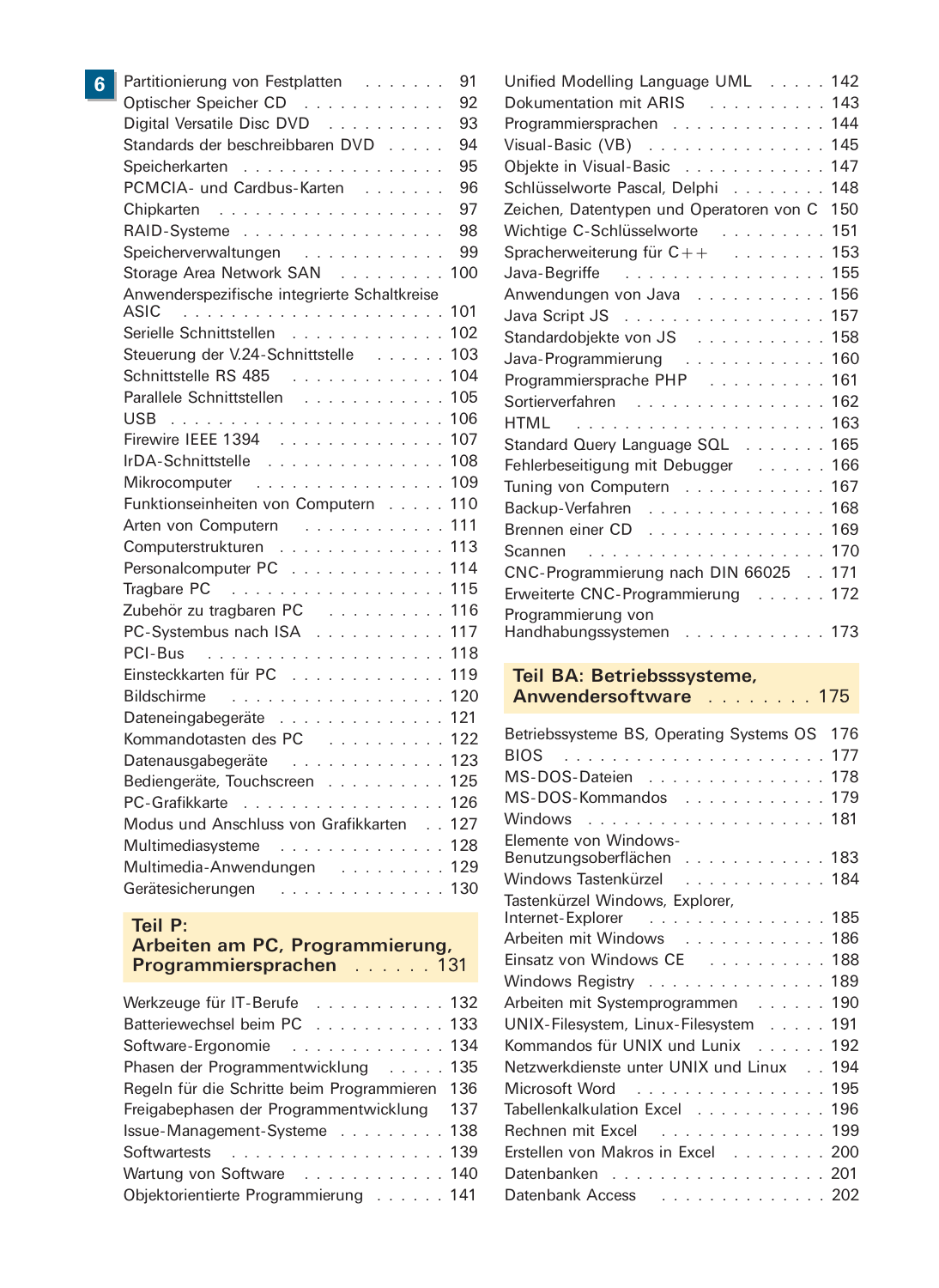| Facility Management System 204                  |     |
|-------------------------------------------------|-----|
| PowerPoint 205                                  |     |
| Bildbearbeitung mit Paint Shop Pro 206          |     |
| CAD (Computer Aided Design) 207                 |     |
| Erstellen von Festkörpern mit CAD 208           |     |
| Bearbeiten von Festkörpern mit CAD 209          |     |
| Platinengestaltung mit EAGLE 210                |     |
| Schaltungssimulation mit PSpice 212             |     |
| Simulation digitaler Schaltungen mit Pspice 214 |     |
| Digitale Kamera 215                             |     |
| PC-Ankopplung einer digitalen Kamera 216        |     |
| Arten von digitalen Kameras 217                 |     |
| Anwendung von Kamerasystemen 218                |     |
| Wärmebildkamera 219                             |     |
| Standard Softwaresystem SAP 220                 |     |
| SAP Portal 221                                  |     |
| Customer Relationship Management CRM            | 222 |
| Virtuelle Umgebungen VE 223                     |     |
| Stereosehen 224                                 |     |
| Steuerungskomponenten für VE 225                |     |
| Kommunikation offener Systeme 226               |     |

## Teil Ü: Datenübertragung, Internet . . 227

| Abkürzungen der Datenübertragung  228          |     |
|------------------------------------------------|-----|
| Begriffe und Formeln zur Datenübertragung      | 229 |
| Analoge Modulation und Demodulation            | 230 |
| Digitale Modulationen 231                      |     |
| Multiplexverfahren 232                         |     |
| Digitale Datenübertragung                      | 233 |
| Bitfehler der Datenübertragung 234             |     |
| Fehlererkennung und Fehlerkorrektur  235       |     |
| Steuerung der Übertragung durch HDLC . 236     |     |
| Netze der Informationstechnik 237              |     |
| Nutzung von ISDN für<br>Datenkommunikation 238 |     |
| Anschluss an das Telefonnetz 239               |     |
|                                                |     |
| Fernwirksysteme 240                            |     |
| Begriffe der Bussysteme 241                    |     |
| Ethernet                                       |     |
| Errichtung eines Ethernet-Netzes 243           |     |
| Ethernet-Struktur 244                          |     |
| Leitungsbegrenzung und Bitzeiten im            |     |
|                                                |     |
|                                                |     |
| ATM-Netze 247                                  |     |
| DSL-Kommunikationen 248                        |     |
|                                                |     |
| Powerline Communications PLC 250               |     |
|                                                |     |
| PROFIBUS 252                                   |     |
| PROFINET 253                                   |     |
| Elektronische Gebäudetechnik 254               |     |

| 1<br>5                                     | Projektierung und Inbetriebnahme beim EIB<br>(Europäischer Installationsbus) 255   |  |
|--------------------------------------------|------------------------------------------------------------------------------------|--|
| ŝ                                          | Europäischer Installationsbus KNX/EIB 256                                          |  |
| 7                                          |                                                                                    |  |
| $\overline{\mathbf{3}}$                    |                                                                                    |  |
| 3                                          |                                                                                    |  |
|                                            |                                                                                    |  |
| $\overline{\mathbf{C}}$                    |                                                                                    |  |
| $\overline{2}$                             | Drahtlose Datenübertragungssysteme 262                                             |  |
| $\overline{\mathbf{1}}$                    | Datenübertragung mittels Funk 263                                                  |  |
| 5                                          | Funksteuerung in der Gebäudetechnik  264                                           |  |
| ĉ                                          |                                                                                    |  |
| 7                                          | Aufbau von Wireless-LAN 267                                                        |  |
| 3                                          |                                                                                    |  |
| 3                                          | Konfiguration von Wireless-LAN 268                                                 |  |
| Ć                                          | Einrichten eines Wireless-LAN<br>Komponenten für Datennetze<br>Changer (Satennetze |  |
| I                                          |                                                                                    |  |
| $\overline{2}$                             | Kopplungen von Netzsegmenten der<br>Datentechnik                                   |  |
| $\overline{\mathbf{3}}$                    |                                                                                    |  |
| 1                                          | Konverter für Datenleitungen 274                                                   |  |
| 5                                          | LAN-Switching 275                                                                  |  |
| ີ່                                         | Virtuelles LAN 276                                                                 |  |
|                                            | Signalweg über Router 277                                                          |  |
|                                            |                                                                                    |  |
|                                            | Mobile Computing 279                                                               |  |
|                                            |                                                                                    |  |
|                                            | Elektronische Kommunikation  281                                                   |  |
| ϡ                                          | EDI-Datenaustausch 282                                                             |  |
| $\overline{\mathbf{C}}$                    | Elektronische Konferenz 283                                                        |  |
| Ī.                                         | Betriebsdatenerfassung BDE 284                                                     |  |
| $\overline{2}$                             | Austausch von Geometriedaten und                                                   |  |
| 3                                          | Produktdaten 285                                                                   |  |
| 1                                          | eBusiness-Prozesse 286                                                             |  |
| 5                                          | Stereolithographie und Rapid Product                                               |  |
| ŝ                                          |                                                                                    |  |
| 7                                          | Datenkomprimierung 288                                                             |  |
|                                            | Komprimierung und Dekomprimierung von<br>Bilddaten (1999)                          |  |
|                                            | Verschlüsselung  290                                                               |  |
| $\overline{3}$                             |                                                                                    |  |
| $\overline{)}$                             | Knowhow-Schutz beim Umgang mit<br>Dokumenten<br>                                   |  |
|                                            | Grafikformate TIFF, GIF, JPEG 292                                                  |  |
| $\overline{2}$                             | Weitere Grafikformate und ihre Konvertierung 293                                   |  |
| 3                                          | Publizieren im PDF-Format 294                                                      |  |
| 1                                          | Desktop-Publishing DTP 295                                                         |  |
|                                            | Datenformate SGML, XML, VRML 296                                                   |  |
| $\bar{5}$                                  | Internet und World Wide Net 297                                                    |  |
|                                            | Internetdienste 298                                                                |  |
|                                            |                                                                                    |  |
|                                            | Suchen im Internet 299                                                             |  |
| ら 7<br>3 9 0                               | Datenübertragung mit FTP/SFTP 300                                                  |  |
|                                            | Begriffe zu eCommerce 301                                                          |  |
| I                                          | Rechte und Pflichten beim Internet 302                                             |  |
| $\begin{array}{c} 2 \\ 3 \\ 4 \end{array}$ | Publizieren im Internet 303                                                        |  |
|                                            | Erstellen einer Hompage (Site) mit<br>Dreamweaver 304                              |  |
|                                            |                                                                                    |  |

 $\overline{7}$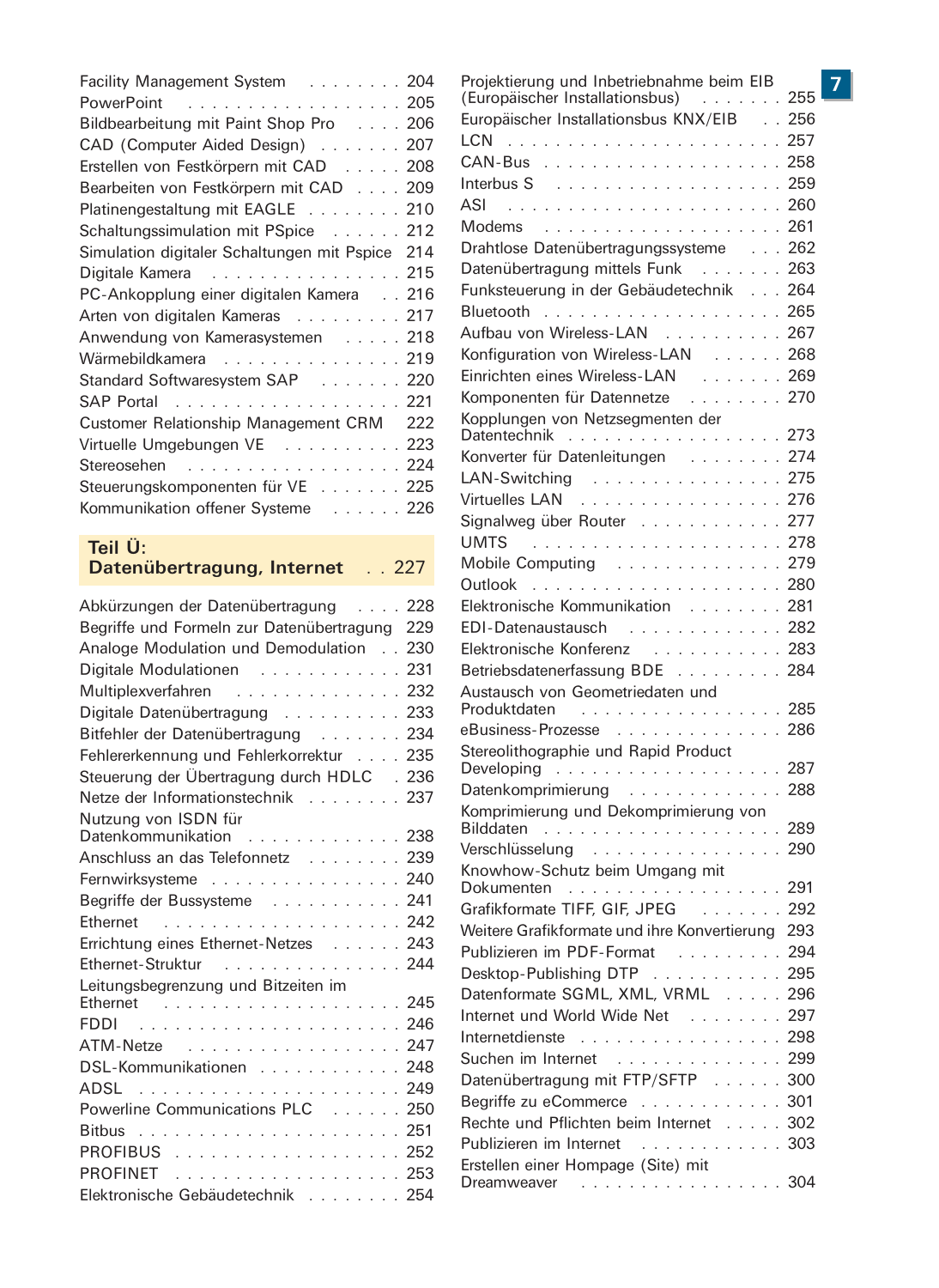| 8 Erzeugen Dynamischer Webseiten 305                              |
|-------------------------------------------------------------------|
| IP-Subnetze 306                                                   |
|                                                                   |
| Voice over $IP$ , $\ldots$ , $\ldots$ , $\ldots$ , $\ldots$ , 308 |

## Teil M: Mikroprozessoren, Mikrocontroller, Module .... 309

| Signale und Verbindungen bei                             |
|----------------------------------------------------------|
| Mikroprozessoren 310                                     |
| Aufbau des Mikroprozessors Pentium 312                   |
| Register des Pentium-Mikroprozessors 313                 |
| Assemblerprogrammierung beim<br>Mikroprozessor 80x86 314 |
| Adressierungsarten 315                                   |
| Mikrocontrollerfamilien 316                              |
| Baugruppen der Mikrocontroller 317                       |
| Befehle des Mikrocontrollers der<br>Familie 8051 318     |
| Mikrocontroller 8751 319                                 |
| Mikrocontroller 80 515 320                               |
| Interrupt-Controller 8259 321                            |
| Serielles EA-Element 8251 322                            |
| Paralleles EA-Element 8255 323                           |
| Signalprozessor 324                                      |
| Sound-Controller 325                                     |
| Motherboard eines PC 326                                 |
| Software zur Diagnose von PC-Hardware . 327              |
| Fehlersuche in Mikrocontroller-Schaltungen 328           |

| Teil S:<br>Spezielle Computeranwendungen,<br>Messen, Steuern, Regeln 329 |
|--------------------------------------------------------------------------|
| Steuerung mit dem PC 330                                                 |
| GRAFCET für Funktionspläne von<br>331<br>Ablaufsteuerungen               |
| Speicherprogrammierbare Steuerungen SPS<br>333                           |
| Programmstruktur der SPS S7<br>335                                       |
| Programmierregeln für SPS<br>336                                         |
| Programmieren mit SCL und AS 337                                         |
| Programmieren von Zählern und Zeitgliedern                               |
| in SPS (and a series are controlled as series and state of $338$         |
| Logikmodule 339                                                          |
| Funktionen von LOGO! 340                                                 |
| Sensoren der Steuerungstechnik  341                                      |
| Elektrische Aktoren 342                                                  |
| Fluidtechnische Komponenten für                                          |
| Steuerungen 343                                                          |
| Pneumatische Komponenten für                                             |
| . 344<br>Steuerungen                                                     |
| Handhabungssysteme 345                                                   |
| Kinematischer Aufbau von<br>Handhabungssystemen 346                      |
| RFID-Transponder 347                                                     |
| Identsysteme mit mobilem Datenspeicher<br>. 348                          |
|                                                                          |

| Operationen der Bildverarbeitung 349                |
|-----------------------------------------------------|
| Bildverarbeitung mit LUT und Filtern 350            |
| Optische 3D-Datenerfassung 351                      |
| Röntgen-Computer-Tomographie CT 352                 |
| Oszilloskop 353                                     |
| Messungen mit dem Oszilloskop 354                   |
| Messwerterfassung mit dem PC 355                    |
| Messkarten für den PC 356                           |
| Messen kleiner Entfernungen ohne<br>Rückwirkung 357 |
| Datenerfassung für Messungen mit dem                |
| Arbeiten mit LabVIEW 359                            |
| Logikanalysator (Logic Analyzer) 360                |
| Digitales Speicheroszilloskop  361                  |
| Regelungstechnik 362                                |
| Stetige Regelglieder 363                            |
| Digitale Regelung 364                               |
| Regelung mit dem PC 365                             |
| Fuzzy-Logik 366                                     |
| Telecontrol 368                                     |
| Bildschirmarbeitsplätze 370                         |

## Teil BS: Betrieb und Sicherheit 371

| Organisationsformen der Unternehmen 372            |
|----------------------------------------------------|
| Bereiche in betrieblichen Organisationen<br>.373   |
| 374<br>Bestandteile eines Tarifvertrages           |
| Rechtsgeschäfte des Betriebes 375                  |
| Systematisches Marketing 376                       |
| Führen von Verkaufsgesprächen 377                  |
| Präsentation durch Vortrag<br>378                  |
| 379<br>Arbeiten im Team                            |
| Zusammenarbeit bei der                             |
| Produktentwicklung 380                             |
| Moderation von Workshops<br>381                    |
| Durchführung von Projekten 382                     |
| Prozesse analysieren und gestalten 384             |
| Erstellen eines Angebotes 385                      |
| Computerunterstützte Planung eines                 |
| . <b>386</b><br>IT-Auftrages                       |
| Kosten und Kennzahlen 387                          |
| Kalkulation der Kosten<br>388                      |
| Betriebsabrechnungebogen BAB 389                   |
| 390<br>Methoden des Qualitätsmanagements           |
| 391<br>Fehleranalyse FMEA                          |
| IT-Systemaudit<br>392                              |
| 393<br>Service Desk-ITIL-Prozesse                  |
| 394<br>Gesetzlicher Datenschutz                    |
| 395<br>IT-Sicherheitsmanagement                    |
| 396<br>Datensicherung, Kopierschutz                |
| Netzwerkmanagement 397                             |
| 398<br>Arten von Computerviren<br>المتحدث والمتحدث |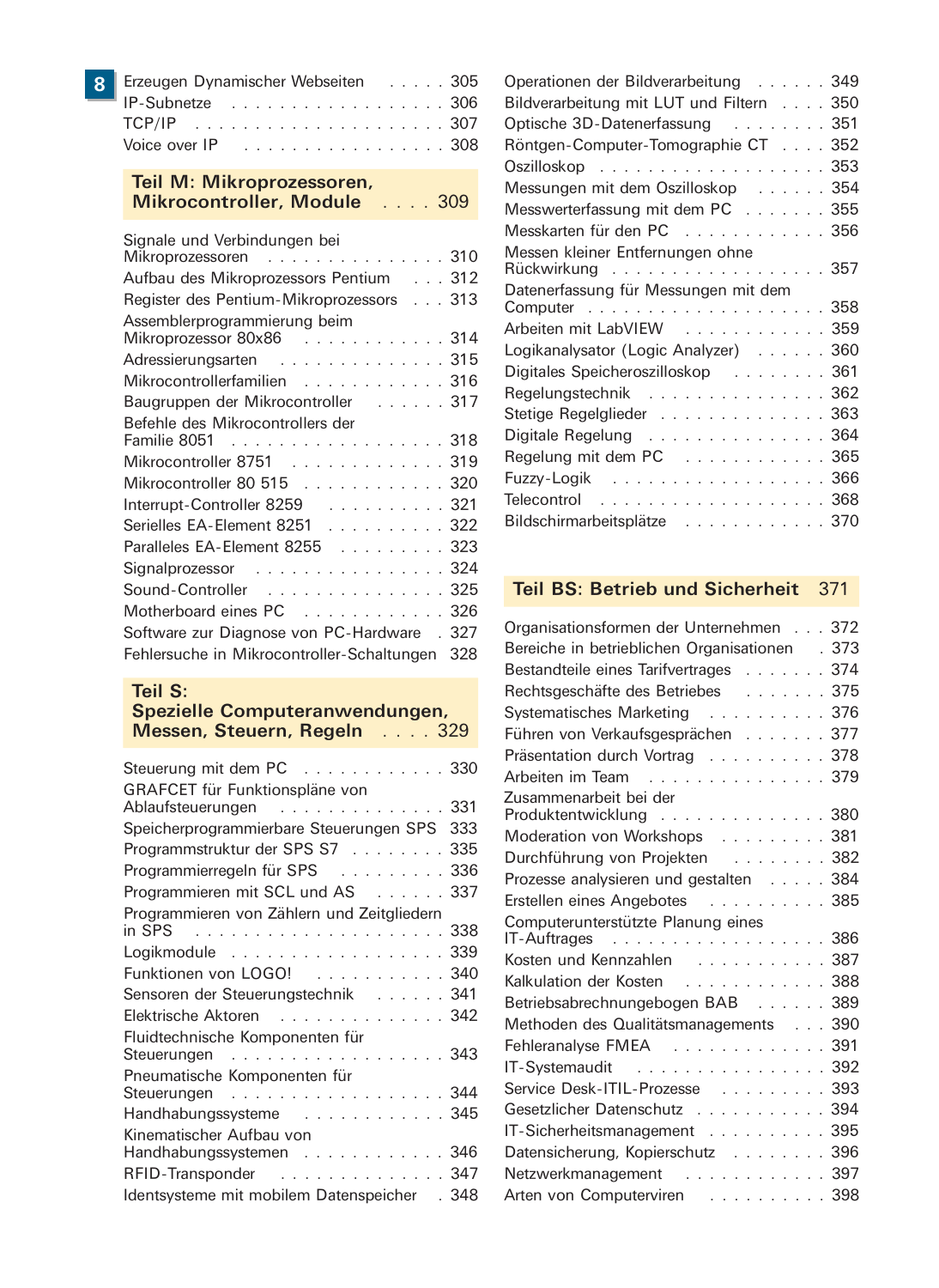| Weitere Möglichkeiten zur                                                                          |  |
|----------------------------------------------------------------------------------------------------|--|
| Computer-Sabotage 399                                                                              |  |
| Maßnahmen gegen Computerviren 401                                                                  |  |
| Firewall-Systeme 402                                                                               |  |
| Zugriffsschutz bei der<br>Internet-Kommunikation  403                                              |  |
| Biometrische Systeme 404                                                                           |  |
| Unfallverhütung 405                                                                                |  |
| Schutzarten elektrischer Betriebsmittel 407                                                        |  |
| $CE$ -Kennzeichnung  408                                                                           |  |
| Zeichen an elektrischen Betriebsmitteln 409                                                        |  |
| Berührungsarten, Stromgefährdung,<br>Fehlerarten                                                   |  |
| Schutzmaßnahmen, Schutzklassen 411                                                                 |  |
| Basisschutz, höchstzulässige                                                                       |  |
| Berührungsspannung 412                                                                             |  |
| Differenzstromgeräte 413                                                                           |  |
| Fehlerschutz 414                                                                                   |  |
| Weiterer Fehlerschutz in fachlich überwachten                                                      |  |
| Anlagen                                                                                            |  |
| Verteilungssysteme 416                                                                             |  |
| Überlastschutz und Kurzschlussschutz von<br>. 417<br>Leitungen<br>USV-Systeme (Unterbrechungsfreie |  |
| Stromversorgungssysteme) 418                                                                       |  |

| Energietechnische Leiterguerschnitte in<br>IT-Anlagen $\ldots \ldots \ldots \ldots \ldots \ldots$ |     |
|---------------------------------------------------------------------------------------------------|-----|
| Leitungen zum Anschluss ortsveränderlicher<br>Betriebsmittel<br>. 420                             |     |
| Uberstrom-Schutzeinrichtungen 421                                                                 |     |
| Elektromagnetische Verträglichkeit EMV 422                                                        |     |
| Elektromagnetische Störungen EMI 423                                                              |     |
| Maßnahmen gegen EMI 424                                                                           |     |
| Uberspannungsschutz 425                                                                           |     |
| Schaltungen für den Überspannungsschutz                                                           | 426 |
| Umgang mit Elektroschrott 427                                                                     |     |
| Umwelttechnische Begriffe  428                                                                    |     |
|                                                                                                   |     |
| Glossar                                                                                           |     |
| Wichtige Teile des VDE-Vorschriftenwerkes                                                         | 439 |
| Wichtige Normen 440                                                                               |     |
| Web-Adressen für den Beruf 442                                                                    |     |
| Kurzformen 445                                                                                    |     |
| Künftige internationale Formelzeichen 453                                                         |     |
| Fachliches Englisch (Englisch-Deutsch) 454                                                        |     |
| Sachwortverzeichnis<br>. 461                                                                      |     |
| . 480<br>Literaturverzeichnis                                                                     |     |
|                                                                                                   |     |

## $\overline{9}$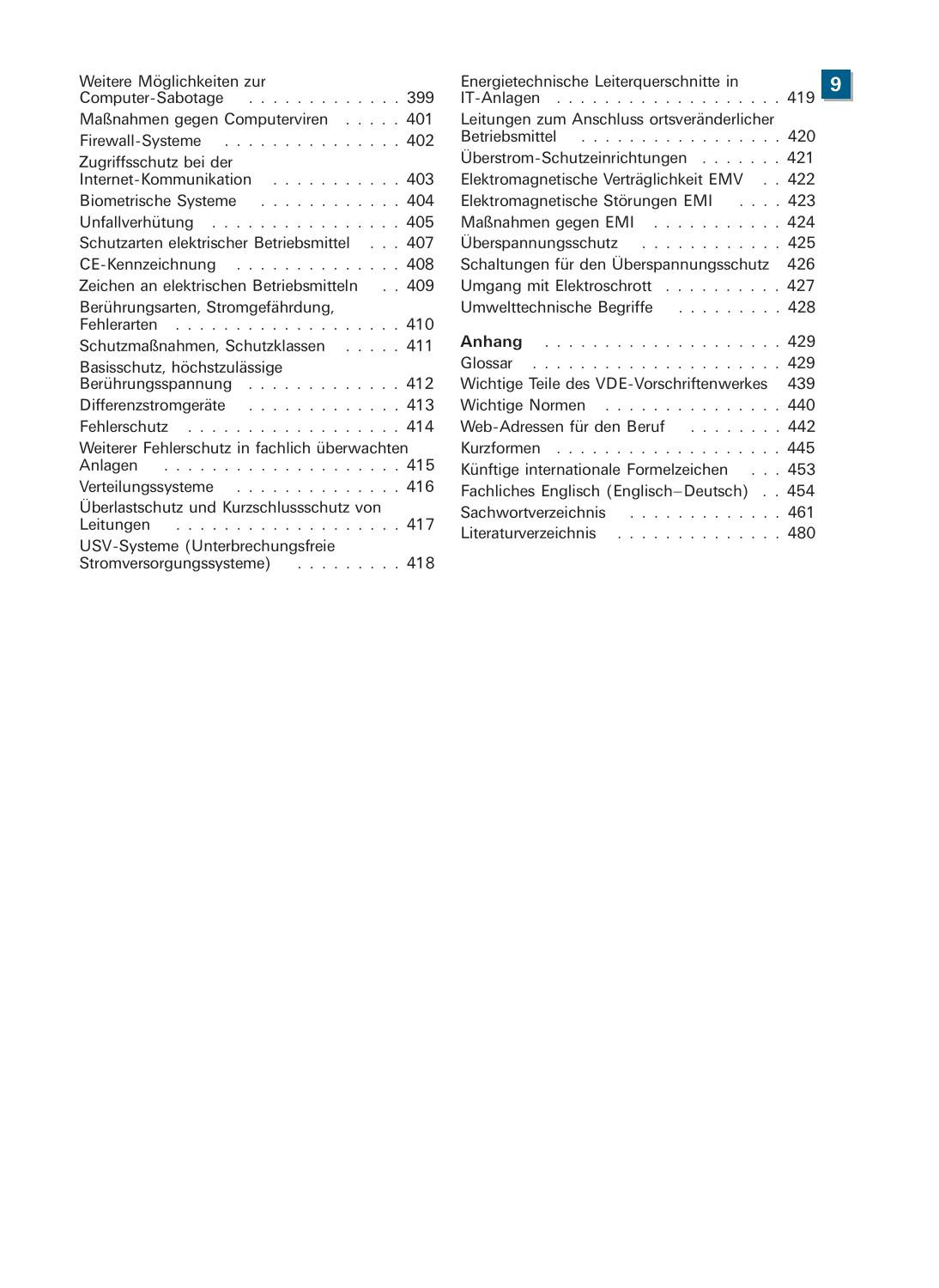## Verzeichnis der Firmen und Dienststellen

Die nachfolgend aufgeführten Firmen und Dienststellen haben die Bearbeiter durch Beratung, durch Zurverfügungstellung von Druckschriften. Fotos und Dateien sowohl bei der Textbearbeitung als auch bei der bildlichen Ausgestaltung des Buches unterstützt. Es wird ihnen hierfür herzlich gedankt.

**ABB Industrietechnik AG** 68623 Lampertheim

**ADDI-DATA GmbH** 77833 Ottersweiher

**Agilent Technologies** 71034 Böblingen

Allen-Bradley 42781 Haan

ALTERA GmbH 85386 Eching

**AMP Deutschland GmbH** 63201 Langen

**ANIXTER DEUTSCHLAND** GmhH 71711 Murr

**BASF AG** 67069 Ludwigshafen

**RFHA-AMPROBE GmbH** 79286 Glottertal

**Rlack Roy Deutschland GmbH** 85716 Unterschleißheim

**Bosch GmbH** 70442 Stuttgart

**CAD-FEM GmbH** 85567 Grafing

**CadSoft Computer GmbH** 84568 Pleiskirchen

**Conrad Electronic SF** 92530 Wernberg-Köblitz

Danfoss Antriebs- und **Regeltechnik GmbH** 63004 Offenbach

Dehn+Söhne 92306 Neumarkt

DELTALOGIC GmbH 73525 Schwäbisch Gmünd

**Deutsche Philips GmbH** 20095 Hamburg

**DIAS Infrared GmbH** 01217 Dresden

Digital-PCS Systemtechnik GmbH 81539 München

Doepke Schaltgeräte 26506 Norden

**Fluke Deutschland GmbH** 34123 Kassel

Forschungs- und Technologie-Zentrum FTZ 64295 Darmstadt

Fraunhofer-Institut 91058 Erlangen

**GMC-I Gossen-Metrawatt** GmbH 90471 Nürnberg

**Gould Electronics GmbH** 63128 Dietzenbach

GRAF-SYTEKO GmbH&Co.KG 78609 Tuningen

**HAMEG GmbH** 60528 Frankfurt

Heidenhain. Dr. Johannes GmbH 83292 Traunreut

**Hewlett-Packard GmbH** 71034 Böblingen

**IBM Deutschland** 71065 Sindelfingen

ifm electronic GmbH 88069 Tettnang

**Inprise GmbH** 63222 Langen

Keithley Instruments GmbH 82110 Germering

Forschungszentrum Karlsruhe GmbH 76131 Karlsruhe

Kistler Instrumente GmbH 73760 Ostfildern

**KNIPEX-WERK** 42349 Wuppertal

**KNOGO Deutschland GmbH** 55118 Mainz

**Laser Components GmbH** 82140 Olching

Leuze electronic GmbH & Co. 73277 Owen-Teck

**Microsoft GmbH** 85716 Unterschleißheim

Mitsubishi Electric **Europe GmbH** 40880 Ratingen

Moeller GmbH 53105 Bonn

**National Instruments** Germany GmbH 81369 München

**NEC Electronics (Europe)** GmbH 40472 Düsseldorf

**ORACLE Deutschland GmbH** 80993 München

**Panasonic Deutschland** GmbH 22525 Hamburg

**PCE-Deutschland** 59872 Meschede

PHOENIX CONTACT GmbH 32823 Blomberg

Pilz GmbH & Co. 73760 Ostfildern

Rohde & Schwarz 81671 München

**RS-Components GmbH** 64546 Mörfelden-Walldorf

**SAP AG** 69190 Walldorf

**Schalk Steuerungstechnik** GmhH 87784 Westerheim

Sick Frwin GmbH 79177 Waldkirch

 $Siamone \wedge C$ 80333 München

Stabo Flektronik CmbH 31137 Hildesheim

**TFAC Deutschland GmbH** 65205 Wieshaden

**Texas Instruments Deutschland GmbH** 85350 Freising

**TOKO Electronic Europe**  $GmhH$ 40235 Düsseldorf

**TOPA GmbH** 82383 Hohenneißenberg

**Toshiba Electronics Europe** GmbH 40549 Düsseldorf

**VDF** 60596 Frankfurt

**Vicor Europe** 85748 Garching

Volkswagen AG 39446 Wolfsburg

**WAGO Kontakttechnik GmbH** 32423 Minden

wenglor sensorik gmbh 88069 Tettnang

**XICOR GmbH** 85630 Grasbrunn

**ZF Electronics GmbH** (vormals Cherry GmbH) 91275 Auerbach

**ZF Friedrichshafen AG** 88038 Friedrichshafen

**Ziegler Instruments** 41189 Mönchengladbach

## 10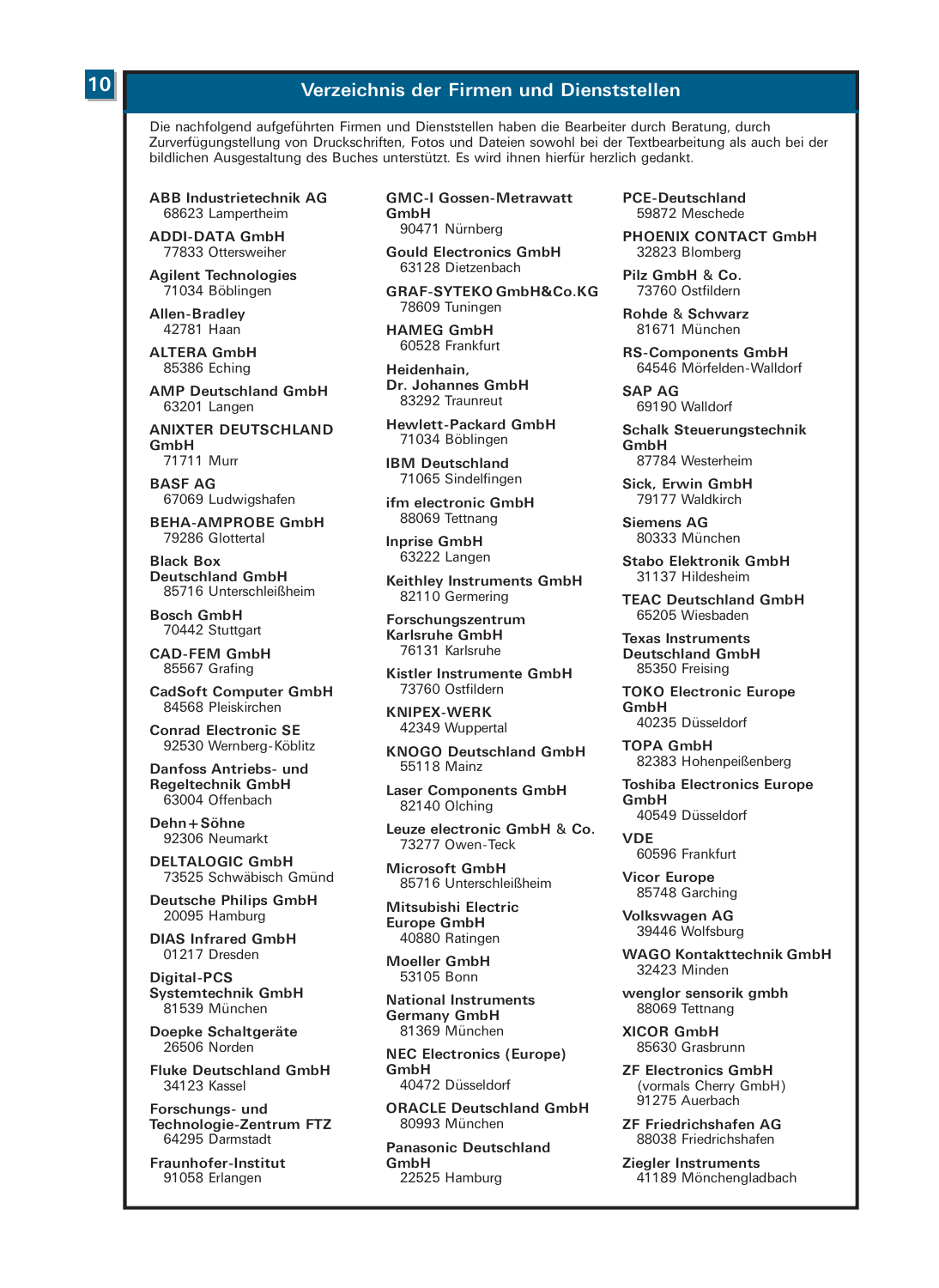#### Teil MD: Mathematik, Dokumentation, Digitaltechnik Part MD: Mathematics, documentation, digital technique



 $11$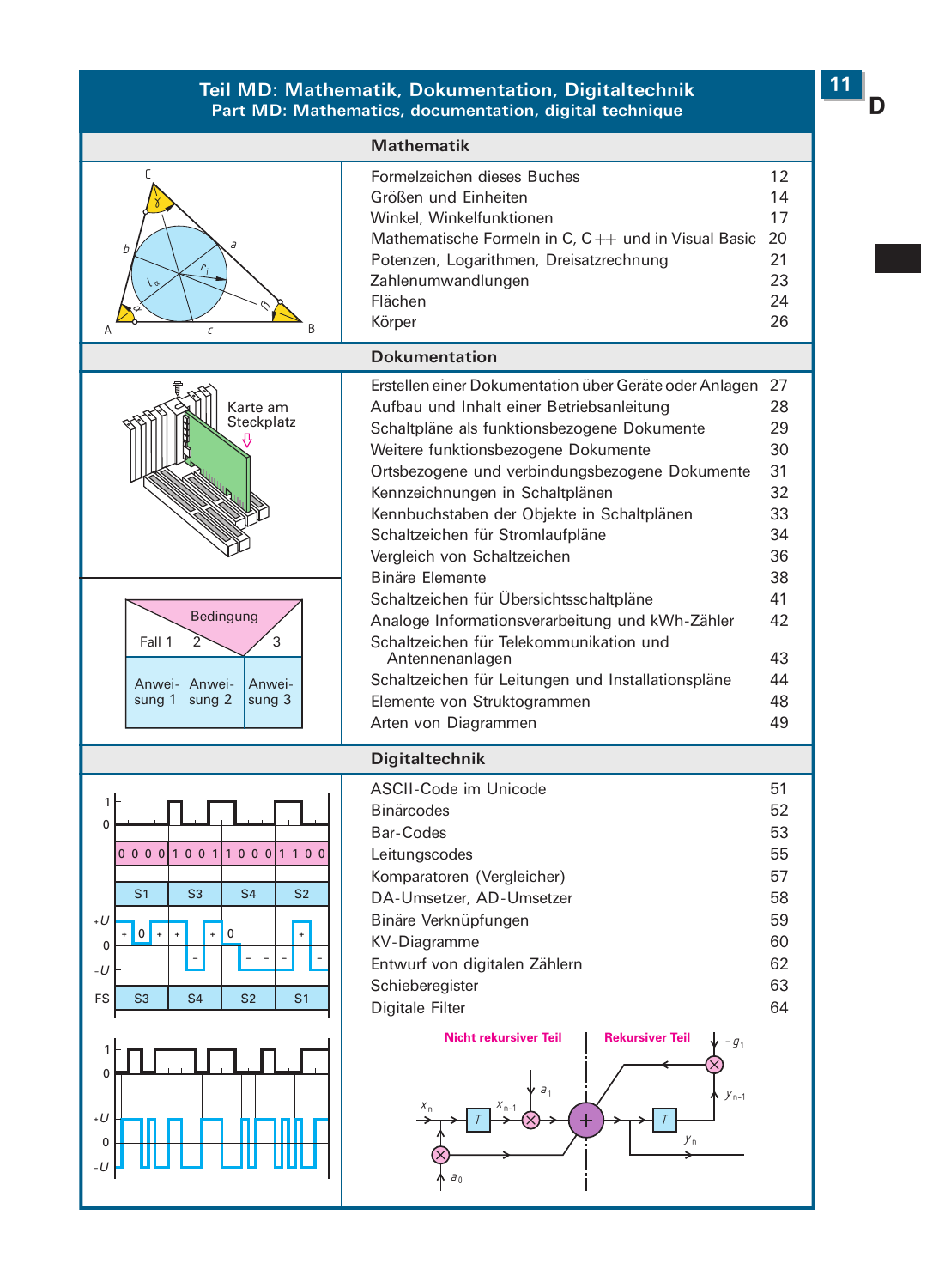$12$ 

D

## Formelzeichen dieses Buches Letter symbols of this book

| Formel-<br>zeichen       | <b>Bedeutung</b>                                                                                                   | Formel-<br>zeichen               | Bedeutung                                                                                                               | Formel-<br>zeichen                            | <b>Bedeutung</b>                                                                                         |
|--------------------------|--------------------------------------------------------------------------------------------------------------------|----------------------------------|-------------------------------------------------------------------------------------------------------------------------|-----------------------------------------------|----------------------------------------------------------------------------------------------------------|
|                          | <b>Kleinbuchstaben</b>                                                                                             | <b>Großbuchstaben</b>            |                                                                                                                         | <b>Griechische Kleinbuchstaben</b>            |                                                                                                          |
| $\partial$<br>$\it{b}$   | Beschleunigung<br>1. Breite,<br>2. Ladungsträger-<br>beweglichkeit                                                 | Α                                | 1. Fläche, Querschnitt<br>2. Ablenkkoeffizient<br>3. Dämpfungsmaß<br>4. Auflösung                                       | $\alpha$<br>(alpha)<br>$\beta$                | 1. Winkel<br>2. Temperaturkoeffizient<br>3. Zündwinkel<br>1. Winkel                                      |
| $\mathcal{C}$            | 1. spez. Wärmekapazität<br>2. elektrochemisches<br>Äquivalent<br>3. Ausbreitungs-<br>geschwindigkeit von<br>Wellen | B<br>C                           | 1. magn. Flussdichte<br>2. Blindleitwert<br>3. Gleichstromverhältnis<br>4. Bandbreite<br>5. Zahlenbasis<br>1. Kapazität | (beta)<br>$\gamma$<br>(gamma)<br>$\delta$     | 2. Kurzschluss-Strom-<br>verstärkungsfaktor<br>1. Winkel<br>2. elektr. Leitfähigkeit<br>1. Verlustwinkel |
| d                        | 1. Durchmesser<br>2. Abstand<br>3. Verlustfaktor<br>4. Differenztonfaktor<br>5. Klirrfaktor                        | D                                | 2. Wärmekapazität<br>3. Taktanzahl<br>1. elektrische Flussdichte<br>2. Dämpfungsfaktor<br>3. Dynamikbereich             | (delta)<br>$\varepsilon_0$<br>£.<br>(epsilon) | 2. Modulationsindex<br>elektrische Feldkonstante<br>Permittivität<br>Arbeitsgrad,                        |
| $\epsilon$               | Elementarladung                                                                                                    | Ε                                | 1. elektrische Feldstärke<br>2. Beleuchtungsstärke                                                                      | (zeta)                                        | Nutzungsgrad                                                                                             |
| f                        | Frequenz                                                                                                           | F                                | 1. Kraft, 2. Faktor                                                                                                     | $\eta$<br>(eta)                               | Wirkungsgrad                                                                                             |
| 9                        | 1. Fallbeschleunigung<br>2. Tastgrad                                                                               | G                                | 3. Fehler<br>1. Leitwert, Wirkleitwert<br>2. Verstärkungsmaß                                                            | $\boldsymbol{\vartheta}$<br>(theta)           | Temperatur in °C                                                                                         |
| h                        | Höhe<br>zeitabhängige Stromstärke                                                                                  | H                                | magnetische Feldstärke                                                                                                  | $\kappa$                                      | elektr. Leitfähigkeit                                                                                    |
| k                        | 1. Verkürzungsfaktor                                                                                               | I                                | Stromstärke                                                                                                             | (kappa)<br>λ                                  | Wellenlänge                                                                                              |
|                          | 2. allgem. Konstante                                                                                               | J                                | 1. Stromdichte<br>2. Trägheitsmoment                                                                                    | (lambda)                                      |                                                                                                          |
| $\ell$<br>$\mathfrak{m}$ | 1. Länge, 2. Abstand<br>1. Masse                                                                                   | K                                | 1. Konstante<br>2. Kopplungsfaktor                                                                                      | $\mu$<br>$(m\ddot{u}h)$                       | Permeabilität                                                                                            |
|                          | 2. Modulationsgrad<br>3. Strangzahl<br>4. Zahl der Stufen                                                          | L                                | 1. Induktivität<br>2. Pegel                                                                                             | $\mu_{\rm O}$<br>$\pi$<br>(p <sub>i</sub> )   | magn. Feldkonstante<br>Zahl 3,1415926                                                                    |
| $\sqrt{n}$               | 1. Drehzahl.<br>Umdrehungsfrequenz<br>2. Ganze Zahl 1, 2, 3                                                        | M<br>$\overline{N}$              | Kraftmoment, Moment<br>1. Zahl<br>2. Nachrichtenmenge                                                                   | $\mathcal{O}$<br>(rho)                        | 1. spezif. Widerstand<br>2. Dichte<br>1. Streufaktor                                                     |
| $\overline{D}$           | 3. Brechzahl<br>1. Polpaarzahl, 2. Druck                                                                           | $\overline{P}$<br>$\overline{O}$ | Leistung, Wirkleistung<br>1. Ladung, 2. Wärme                                                                           | $\sigma$<br>(sigma)                           | 2. Rauschabstand                                                                                         |
| $\alpha$                 | Querstromverhältnis                                                                                                |                                  | 3. Blindleistung                                                                                                        | $\tau$                                        | Zeitkonstante                                                                                            |
|                          | 1. Radius, 2. Rate (Bitrate)                                                                                       | $\overline{R}$                   | 4. Gütefaktor, Güte<br>Wirkwiderstand                                                                                   | (tau)                                         | Winkel, insbesondere                                                                                     |
|                          | 3. differenzieller<br>Widerstand                                                                                   | S                                | 1. Scheinleistung<br>2. Steilheit                                                                                       | $\omega$<br>(phi)                             | Phasenverschiebungs-<br>winkel                                                                           |
| S                        | 1. Strecke. Dicke<br>2. Siebfaktor<br>3. bezogener Schlupf<br>4. Korrektur                                         |                                  | 3. Übertragungsgröße,<br>Übertragungskoeffizient<br>5. Signal                                                           | $\omega$<br>(omega)                           | 1. Winkelgeschwindigkeit<br>2. Kreisfrequenz                                                             |
|                          | 5. Welligkeitsfaktor                                                                                               | $\overline{I}$                   | 1. Periodendauer<br>2. Übertragungsfaktor                                                                               |                                               | <b>Griechische Großbuchstaben</b>                                                                        |
| t                        | Zeit                                                                                                               |                                  | 3. Temperatur in K                                                                                                      | $\Delta$                                      | <b>Differenz</b>                                                                                         |
| $\boldsymbol{U}$         | zeitabhängige Spannung                                                                                             | $\cup$<br>V                      | Spannung                                                                                                                | (Delta)                                       | z. B. $\hat{\Delta f}$ Frequenzhub<br>$\hat{\Delta\varphi}$ Phasenhub                                    |
| ü                        | 1. Übersetzungsverhältnis<br>2. Übersteuerungsfaktor                                                               | W                                | 1. Volumen<br>2. Verstärkungsfaktor<br>1. Arbeit, 2. Energie                                                            | $\Theta$<br>(Theta)                           | elektrische Durchflutung                                                                                 |
| $\overline{V}$           | Geschwindigkeit                                                                                                    | X                                | Blindwiderstand                                                                                                         | $\Phi$                                        | 1. magnetischer Fluss                                                                                    |
| W                        | 1. Energiedichte,<br>2. Führungsgröße                                                                              | Y                                | Scheinleitwert                                                                                                          | (Phi)                                         | 2. Lichtstrom                                                                                            |
| X                        | Regelgröße,                                                                                                        | Z                                | 1. Impedanz,                                                                                                            | Ψ<br>(Psi)                                    | elektrischer Fluss                                                                                       |
| y                        | Stellgröße                                                                                                         |                                  | Scheinwiderstand<br>2. Wellenwiderstand                                                                                 | $\Omega$                                      | Raumwinkel                                                                                               |
| z                        | ganze Zahl, z.B. Lagenzahl                                                                                         |                                  | 3. Schwingungswiderstand (Omega)                                                                                        |                                               |                                                                                                          |

Spezielle Formelzeichen werden gebildet, indem man an die Formelzeichen-Buchstaben einen Index oder mehrere Indizes anhängt oder sonstige Zeichen dazu setzt.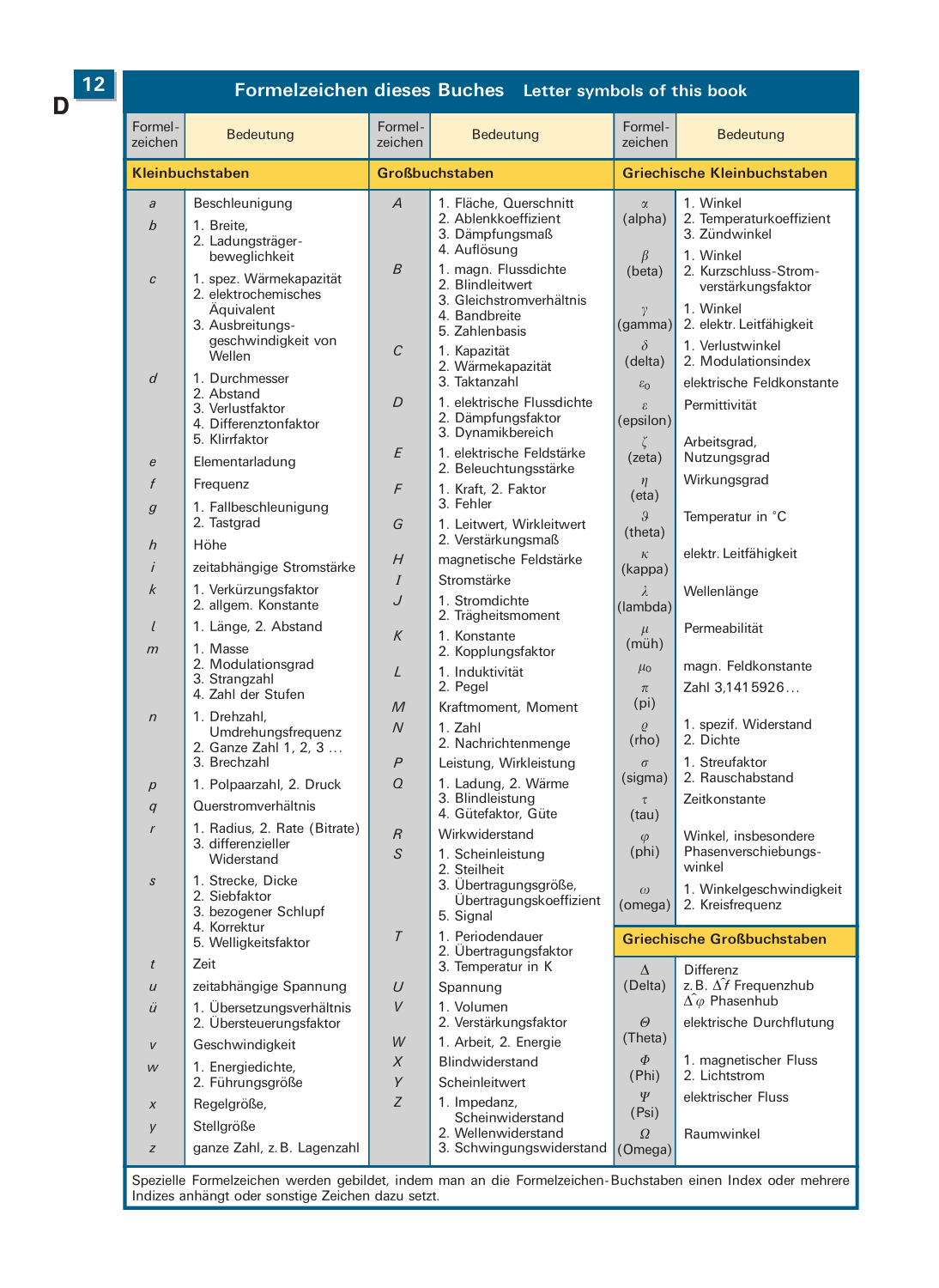## Indizes und Zeichen für Formelzeichen dieses Buches Subscripts and signs for letter symbols of this book

| Index,<br>Zeichen                                                                                 | Bedeutung                                                                                | Index          | Bedeutung                                                                                                                    | Index                       | Bedeutung                                                                                                     |
|---------------------------------------------------------------------------------------------------|------------------------------------------------------------------------------------------|----------------|------------------------------------------------------------------------------------------------------------------------------|-----------------------------|---------------------------------------------------------------------------------------------------------------|
|                                                                                                   | Ziffern, Zeichen                                                                         | n              | 1. Nenn-                                                                                                                     | G                           | 1. Gate                                                                                                       |
| $\overline{0}$<br>$\mathbf{1}$                                                                    | 1. Leerlauf<br>2. im Vakuum<br>3. Bezugsgröße<br>1. Eingang<br>2. Reihenfolge            | $\circ$<br>p   | 2. Rausch- (noise)<br>3. Zählindex<br>Oszillator-<br>1. parallel, 2. Pause<br>3. Puls, 4. potenziell                         | Н                           | 2. Gewicht<br>3. Glättung<br>4. Grün<br>1. Hysterese<br>2. Hall-                                              |
| $\mathfrak{D}$<br>3, 4,<br>$\hat{a}$ , z.B. $\hat{u}$                                             | 1. Ausgang<br>2. Reihenfolge<br>Reihenfolge<br>Maximalwert, Höchstwert                   | r<br>S         | 5. Brumm-, 6. Druck<br>1. in Reihe<br>2. relativ, bezogen auf<br>3. Anstiegs- (rise)<br>4. Resonanz, 5. Remanenz<br>1. Sieb- | K<br>L                      | 1. Kathode<br>2. Kopplung (Gegen-)<br>3. Kühlkörper<br>4. Kippen<br>5. Kanal, Strecke<br>1. induktiv, 2. Last |
| $\check{a}$ , z.B. $\check{u}$<br>$\hat{y}$ , z. B. $\hat{y}$<br>$^{\prime}$ , z. B. $u^{\prime}$ | Tiefstwert, Kleinstwert<br>1. Spitze-Tal-Wert<br>2. Schwingungsbreite<br>1. bezogen auf, |                | 2. Signal, 3. Serie<br>4. Störstrahlung<br>5. in Wegrichtung<br>6. Stoß-<br>7. Lautstärke, 8. Soll-                          | M                           | 3. links, 4. Laden<br>5. höchstzul. Berührungs-<br>spannung<br>6. Lorentz-<br>Mitkopplung                     |
|                                                                                                   | 2. Hinweis, 3. Ableitung                                                                 | sch            | Schritt                                                                                                                      | N                           | 1. Bemessungs-, 2. Nutz-                                                                                      |
| Δ                                                                                                 | in Dreieckschaltung                                                                      | $\mathsf{t}$   | tief, unten                                                                                                                  | Q                           | Quer-                                                                                                         |
| Y                                                                                                 | in Sternschaltung                                                                        | th             | thermisch, Wärme-                                                                                                            | $\overline{R}$              | 1. Rückwärts- (reward)                                                                                        |
|                                                                                                   | <b>Kleinbuchstaben</b>                                                                   | tot            | total, gesamt                                                                                                                |                             | 2. Wirkwiderstand                                                                                             |
| a                                                                                                 | 1. Abschalten                                                                            | $\mathbf{H}$   | Spannungs-                                                                                                                   |                             | 3. rechts<br>4. Regel-                                                                                        |
|                                                                                                   | 2. Ausgang, 3. außen<br>4. Ableit-, 5. Anker                                             | $\overline{V}$ | 1. Vor-, 2. Verlust<br>3. visuell, Licht-, 4. Vergleich                                                                      | S                           | 5. Rot<br>1. Source, 2. Schleife                                                                              |
| ab                                                                                                | abgegeben                                                                                | w              | 1. Wirk-, wirksam                                                                                                            |                             | 3. Sattel-, 4. Schalt-                                                                                        |
| auf                                                                                               | aufgenommen                                                                              |                | 2. Führungsgröße<br>3. Wellen-, 4. Wind                                                                                      |                             | 5. Schleusen-<br>6. Sektor                                                                                    |
| $\mathbf b$                                                                                       | 1. Betrieb, 2. Bit,<br>3. Blindgröße                                                     | X              | 1. unbekannte Größe<br>2. in x-Richtung                                                                                      | T                           | 1. Transformator-<br>2. Träger                                                                                |
| $\mathsf{C}$                                                                                      | 1. Grenz- (cut-off)<br>2. Form- (crest)                                                  | У              | 1. Stellgröße<br>2. in y-Richtung                                                                                            | U                           | 3. Spur (track)<br>Umgebung                                                                                   |
| d                                                                                                 | 1. Gleichstrom betreffend                                                                | Z              | Zwischen-                                                                                                                    | $\vee$                      | 1. Spannungsmesser                                                                                            |
|                                                                                                   | 2. Dauer-, 3. Digit                                                                      | zu             | zugeführt                                                                                                                    |                             | 2. Verstärkungs-                                                                                              |
| e                                                                                                 | 1. Eingang, 2. Empfang                                                                   |                | Großbuchstaben                                                                                                               |                             | 3. Video-<br>4. Vertikal-                                                                                     |
| eff                                                                                               | Effektivwert                                                                             |                |                                                                                                                              | X                           | am X-Eingang                                                                                                  |
| $\mathsf{f}$                                                                                      | 1. Frequenz<br>2. Abfalls- (fall)                                                        | A              | 1. Strommesser<br>2. Antenne                                                                                                 | Y                           | 1. am Y-Eingang<br>2. Luminanz-                                                                               |
| ges                                                                                               | Gesamt-                                                                                  |                | 3. Abstimm-, 4. Anode<br>5. Anzug, Anlauf                                                                                    | Z                           | 1. Zener-, 2. Zeile                                                                                           |
| h                                                                                                 | hoch, oben                                                                               |                | 6. Anlagenerdung                                                                                                             |                             | 3. zulässig                                                                                                   |
| i                                                                                                 | 1. innen, 2. induziert<br>3. Strom-, 4. ideell, 5. Ist-<br>6. Impuls                     | B              | 7. Abtast-,<br>8. Adressen<br>1. Basis                                                                                       |                             | <b>Griechische Kleinbuchstaben</b>                                                                            |
| I                                                                                                 | Sperrschicht<br>(von junction)                                                           |                | 2. Betriebserdung (Netz)<br>3. Blau-                                                                                         | $\alpha$<br>(alpha)         | in Richtung des<br>Winkels $\alpha$                                                                           |
| k                                                                                                 | 1. Kurzschluss-<br>2. kinetisch                                                          | C              | 1. Kollektor, 2. kapazitiv<br>3. Takt, 4. Cluster                                                                            | $\sigma$<br>(sigma)         | Streuung                                                                                                      |
| m                                                                                                 | 1. magnetisch                                                                            |                | 5. koerzitiv                                                                                                                 | $\varphi$<br>$(\text{phi})$ | Phasenverschiebung<br>betreffend                                                                              |
|                                                                                                   | 2. Mittelwert<br>3. Messwerk                                                             | D<br>E         | 1. Drain, 2. Daten<br>1. Emitter                                                                                             |                             |                                                                                                               |
|                                                                                                   | 4. moduliert                                                                             |                | 2. Entladen                                                                                                                  |                             | Griechische Großbuchstaben                                                                                    |
| max                                                                                               | maximal, höchstens                                                                       |                | 3. Erde                                                                                                                      | $\Delta$                    | eine Differenz betreffend                                                                                     |
| min                                                                                               | minimal, mindestens                                                                      | F              | 1. Vorwärts- (forward)<br>2. Fläche, 3. Fehler-,<br>4. Farbe                                                                 | (Delta)                     |                                                                                                               |

Die Indizes können kombiniert werden, z.B. bei  $U_{CE}$  für Kollektor-Emitter-Spannung. Indizes, die aus mehreren Buchstaben bestehen, können bis auf den Anfangsbuchstaben gekürzt werden.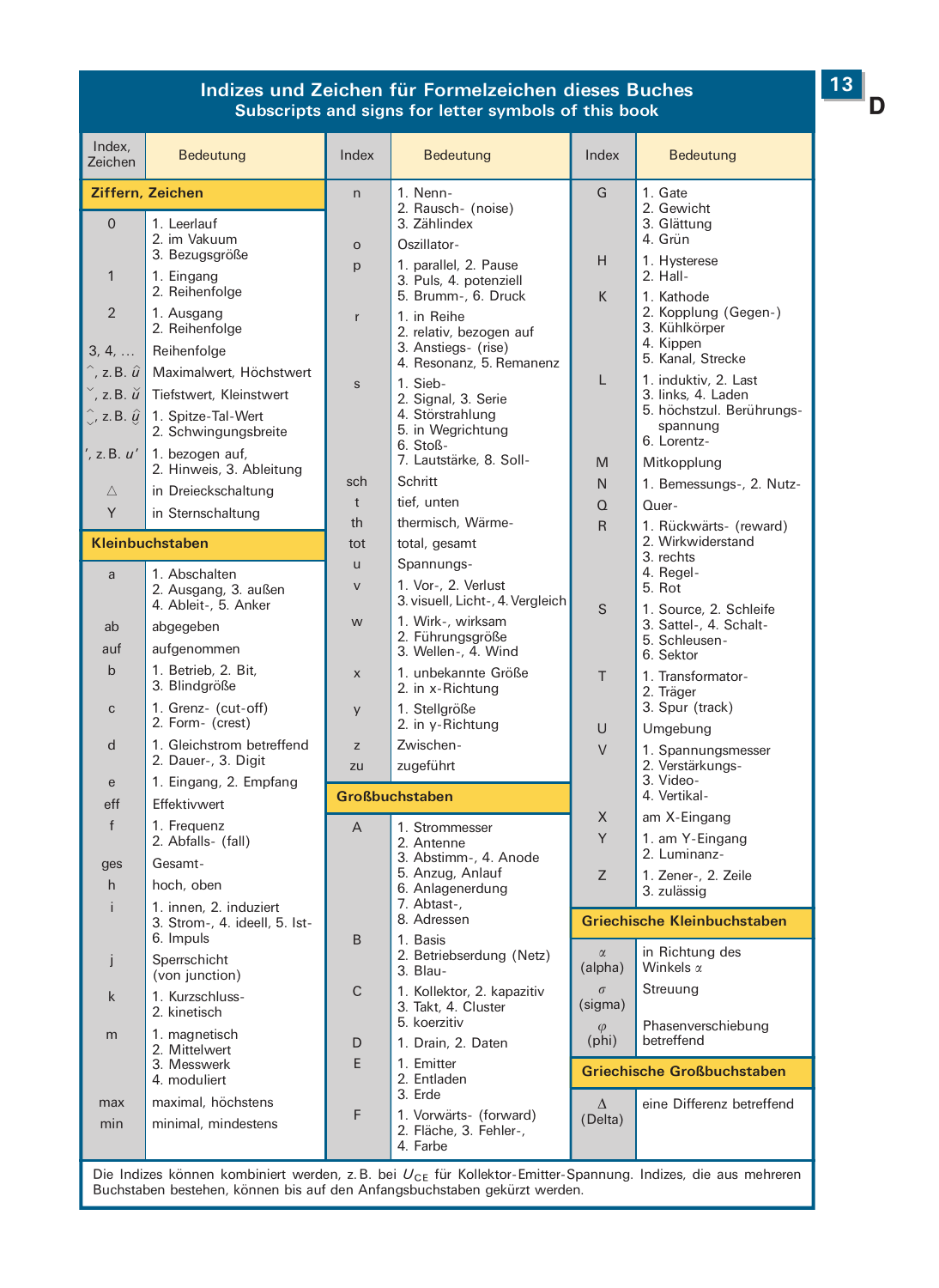$D$ <sup>14</sup>

## Größen und Einheiten 1 Quantities and units 1

| Größe                                           | SI-Einheit<br>(sonst. Einh.)               | Einheitenzeichen<br>Einheitengleichung                               | Größe                                                           | SI-Einheit<br>(sonst. Einh.)   | Einheitenzeichen<br>Einheitengleichung                                          |
|-------------------------------------------------|--------------------------------------------|----------------------------------------------------------------------|-----------------------------------------------------------------|--------------------------------|---------------------------------------------------------------------------------|
| Länge, Fläche, Volumen, Winkel                  |                                            |                                                                      | elektr. Kapazität                                               | Farad                          | $1 F = 1 As/V = 1 C/V$                                                          |
| Länge                                           | Meter                                      | m                                                                    | elektr. Strombelag                                              | Ampere                         | A/m                                                                             |
| Fläche                                          | (Seemeile)<br>(Zoll, Inch)<br>Quadratmeter | $1 \text{ sm} = 1852 \text{ m}$<br>$1'' = 25.4$ mm<br>m <sup>2</sup> | Permittivität,<br>Dielektrizitäts-<br>konstante                 | je Meter<br>Farad<br>je Meter  | $1 F/m = 1 C/(Vm)$                                                              |
| Volumen                                         | Kubikmeter<br>(Liter)                      | m <sup>3</sup><br>$1 l = 1/1000 m3$                                  | elektr. Stromstärke                                             | Ampere                         | $1A = 1C/s$                                                                     |
| Winkel (ebener)                                 | Radiant                                    | rad                                                                  | elektr. Stromdichte                                             |                                | A/m <sup>2</sup>                                                                |
| Raumwinkel                                      | (Grad)<br>Steradiant                       | $1^\circ = \frac{\pi}{180}$ rad                                      | elektr. Widerstand,<br>Wirkwiderstand,                          | Ohm                            | $1 \Omega$ $1 V/A$                                                              |
| Zeit, Frequenz, Geschwindigkeit, Beschleunigung |                                            |                                                                      | Blindwiderstand.                                                |                                |                                                                                 |
|                                                 |                                            |                                                                      | Scheinwiderstand                                                |                                |                                                                                 |
| Zeit                                            | Sekunde<br>(Minute)<br>(Stunde)            | s<br>$1 min = 60 s$<br>$1 h = 60 min$                                | elektr. Wirkleitwert,<br>Blindleitwert,<br>Scheinleitwert       | Siemens                        | 1 S<br>$1/\Omega$                                                               |
|                                                 | (Tag)                                      | $= 3600 s$<br>$1 d = 24 h$                                           | spezifischer<br>elektr. Widerstand                              | Ohmmeter                       | $1 \Omega m = 100 \Omega cm$<br>1 $\Omega$ mm <sup>2</sup> /m = 1 $\mu\Omega$ m |
| Frequenz<br>Drehzahl, Umdre-                    | Hertz<br>je Sekunde                        | $1 Hz = 1/s$<br>$1/s = 60 \text{ min}$                               | elektrische<br>Leitfähigkeit                                    | Siemens je<br>Meter            | $1$ Sm/mm <sup>2</sup><br>$= 1$ MS/m                                            |
| hungsfrequenz                                   | (je Minute)                                |                                                                      | Leistung                                                        | Watt                           | $1W = 1V \cdot 1A$                                                              |
| Kreisfrequenz                                   | je Sekunde                                 | 1/s                                                                  | Blindleistung                                                   | (Var)                          | $1 var = 1 V \cdot 1 A$                                                         |
| Geschwindigkeit                                 | Meter je Sek.                              | m/s                                                                  | Scheinleistung                                                  | (VA)                           | $1 VA = 1 V \cdot 1 A$                                                          |
|                                                 | (Knoten)                                   | $1 \text{ km} = 1 \text{ sm/h}$<br>$= 0.5144$ m/s                    | Induktivität                                                    | Henry                          | $1 H = 1 Vs/A$                                                                  |
|                                                 |                                            | 1 km/h = $\frac{1}{3.6}$ m/s                                         | Arbeit, Energie                                                 | Joule                          | 1 J<br>$= 1$ Ws                                                                 |
| Winkel-<br>geschwindigkeit                      | Radiant<br>je Sekunde                      | rad/s                                                                |                                                                 | (Wattstunde)<br>(Elektronvolt) | $1 Wh = 3.6$ kNm<br>$1 \text{ eV} = 0,1602 \text{ aJ}$                          |
|                                                 |                                            |                                                                      |                                                                 |                                |                                                                                 |
| Beschleunigung                                  |                                            | m/s <sup>2</sup>                                                     | <b>Magnetismus</b>                                              |                                |                                                                                 |
| <b>Mechanik</b>                                 |                                            |                                                                      | elektrische<br>Durchflutung                                     | Ampere                         | A                                                                               |
| Masse                                           | Kilogramm<br>(Karat)                       | kg<br>1 Kt = $0,0002$ kg                                             | magn. Feldstärke                                                | Ampere je<br>Meter             | A/m                                                                             |
|                                                 | (Tonne)                                    | 1 t = $1000 \text{ kg}$                                              | magnetischer Fluss                                              | Weber                          | $1 \text{ Wb} = 1 \text{ T} \cdot 1 \text{ m}^2$                                |
| <b>Dichte</b>                                   |                                            | $kg/m3$ , kg/dm <sup>3</sup>                                         | magn. Flussdichte,                                              | Tesla                          | $1 T = 1 Wb/m2$                                                                 |
| Trägheitsmoment<br>Kraft                        | Newton                                     | $kg \cdot m^2$<br>$1 N = 1 kg \cdot m/s^2$                           | magn. Polarisation                                              |                                | $= 1$ Vs/m <sup>2</sup>                                                         |
| Impuls                                          | Newtonsekunde                              | $1$ Ns = $1$ kg $\cdot$ m/s                                          | Induktivität                                                    | Henry                          | $1 H = 1 Vs/A$                                                                  |
| <b>Druck</b>                                    | Pascal                                     | 1 Pa = $1$ N/m <sup>2</sup>                                          | Permeabilität                                                   | Henry<br>je Meter              | $1 H/m = 1 Vs/(Am)$                                                             |
| Arbeit, Energie                                 | (Bar)<br>Joule                             | 1 bar $= 0.1$ MPa<br>$1 J = 1 Nm = 1 Ws$                             | magn. Widerstand                                                |                                | $1/H = A/Vs$                                                                    |
|                                                 | (Elektronvolt)                             | 1 eV = $0,1602$ aJ                                                   | magn. Leitwert<br>elektromagneti-                               | Henry                          | H<br>$A \cdot m^2$                                                              |
| Leistung                                        | Watt                                       | $1 W = 1 J/s$<br>$= 1$ Nm/s                                          | sches Moment                                                    |                                |                                                                                 |
| <b>Elektrizität</b>                             |                                            |                                                                      | magnetisches<br>Vektorpotenzial                                 |                                | Wb/m                                                                            |
| elektrische Ladung,                             | Coulomb                                    | 1 C<br>$= 1 A \cdot 1 s$                                             |                                                                 |                                |                                                                                 |
| elektrischer Fluss<br>Flächenladungs-           | Coulomb je                                 | $= 1$ As<br>C/m <sup>2</sup>                                         | Elektromagnetische Strahlung (außer Licht)<br>Strahlungsenergie | Joule                          | $1 J = 1 Nm = 1 Ws$                                                             |
| dichte, elektrische                             | Quadratmeter                               |                                                                      | Strahlungsleistung                                              | Watt                           | $1 W = 1 J/s$                                                                   |
| Flussdichte                                     |                                            |                                                                      | Strahlstärke                                                    | Watt/Sterad.                   | W/sr                                                                            |
| Raumladungs-<br>dichte                          | Coulomb je<br>Kubikmeter                   | C/m <sup>3</sup>                                                     | Strahldichte                                                    |                                | $W/(sr \cdot m^2)$                                                              |
| elektr. Spannung,<br>elektr. Potenzial          | Volt                                       | 1 V<br>$=1$ J/C                                                      | spezifische<br>Ausstrahlung,                                    | ÷                              | W/m <sup>2</sup>                                                                |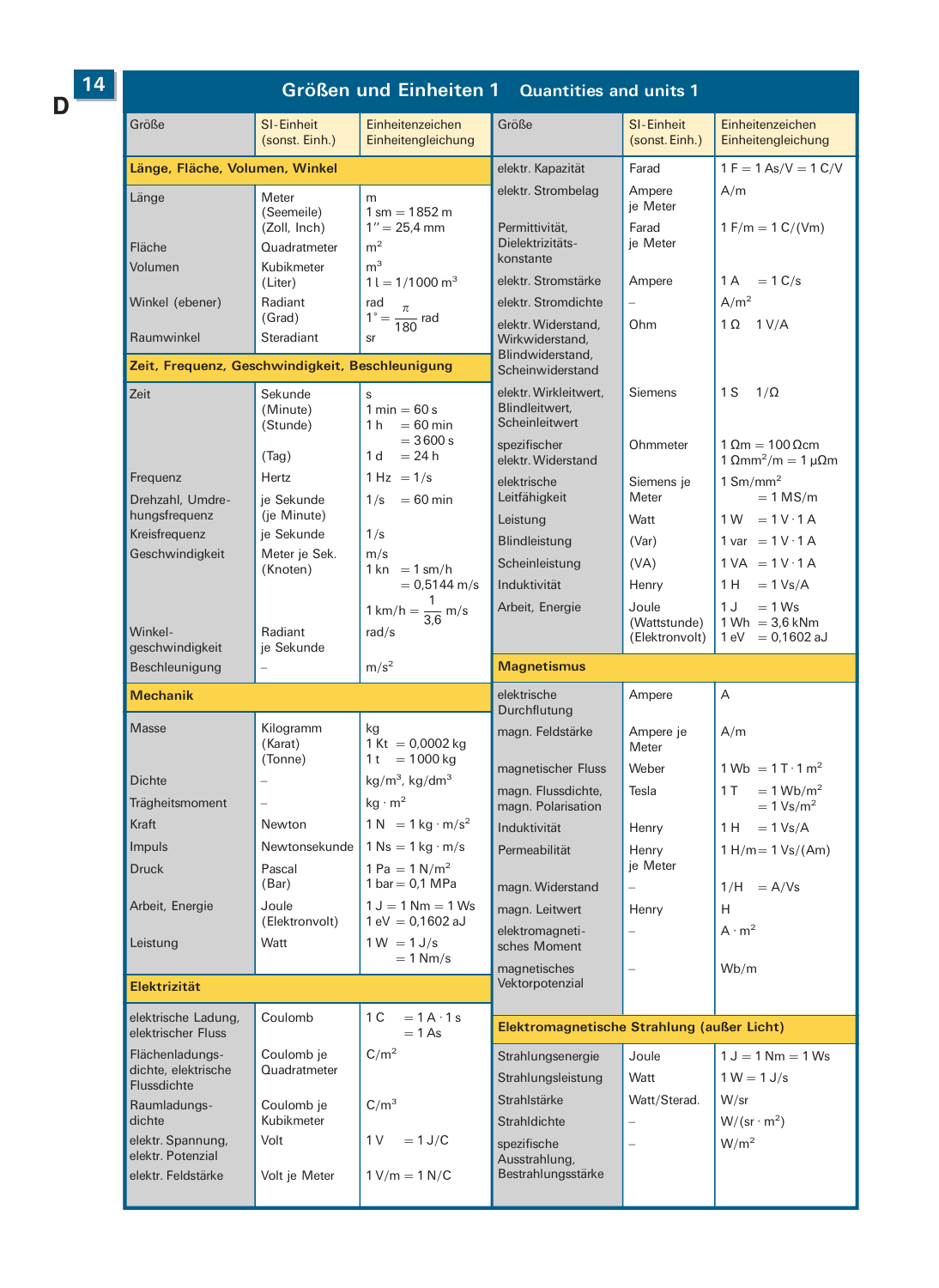| Größen und Einheiten 2 Quantities and units 2 |                                     |                                                |                                                               |                                     |                                             |
|-----------------------------------------------|-------------------------------------|------------------------------------------------|---------------------------------------------------------------|-------------------------------------|---------------------------------------------|
| Größe                                         | <b>SI-Einheit</b><br>(sonst. Einh.) | Einheitenzeichen<br>Einheitengleichung         | Größe                                                         | <b>SI-Einheit</b><br>(sonst. Einh.) | Einheitenzeichen<br>Einheitengleichung      |
| Licht, Optik                                  |                                     |                                                | Kernreaktionen, ionisierende Strahlung                        |                                     |                                             |
| Lichtstärke                                   | Candela                             | cd                                             | Aktivität einer                                               | Becquerel                           | $1 Bq = 1/s$                                |
| Leuchtdichte                                  | Candela je $m2$                     | $\text{cd}/\text{m}^2$                         | radioaktiven<br>Substanz                                      |                                     |                                             |
| Lichtstrom                                    | Lumen                               | Im                                             | Energiedosis                                                  | Gray                                | $1 Gy = 1 J/kg$                             |
| Lichtausbeute                                 | Lumen je Watt                       | Im/W                                           | Energiedosisrate                                              | Gray                                | Gy/s                                        |
| Lichtmenge                                    | Lumensekunde<br>(Lumenstunde)       | lm s<br>$1 \text{ Im } h = 3600 \text{ Im } s$ | Aquivalentdosis                                               | je Sekunde<br>Sievert               | $1 Sv = 1 J/kg$                             |
| spezifische<br>Lichtausstrahlung              | Lumen je<br>Quadratmeter            | Im/m <sup>2</sup>                              | Aquivalentdosis-<br>rate                                      | Sievert<br>je Sekunde               | 1 Sv/s<br>$= 1 J/(kg \cdot s)$              |
| Beleuchtungsstärke                            | Lux                                 | $=$ lm/m <sup>2</sup><br>lx                    | lonendosis                                                    | Coulomb                             | C/kg                                        |
| Belichtung                                    | Luxsekunde                          | lx s                                           | Ionendosisrate                                                | je Kilogramm                        |                                             |
| <b>Brechwert</b><br>von Linsen                | (Dioptrie)                          | 1/m<br>$=1/m$<br>dpt                           |                                                               | Ampere<br>je Kilogramm              | 1 A/kg<br>$= 1 C/(kg \cdot s)$              |
| Wärme                                         |                                     |                                                | <b>Akustik</b>                                                |                                     |                                             |
| Celsius-Temperatur                            | <b>Grad Celsius</b>                 | °С                                             | <b>Schalldruck</b>                                            | Pascal                              | 1 Pa = $1 N/m^2$                            |
| thermodynamische                              | Kelvin                              | к                                              | Schalldruckpegel                                              | $dB$ (20 $\mu$ N/m <sup>2</sup> )   | vgl. Seite 22                               |
| Temperatur<br>Temperatur-                     | Kelvin                              | $(0 K \hat{=} -273.15^{\circ}C)$<br>К          | Lautstärke<br>(annähernd)                                     | dB(A)                               | vgl. Seite 22                               |
| differenz<br>Wärme,<br>innere Energie         | Joule                               | $1 J = 1 Ws$                                   | Schallschnelle                                                | Meter<br>je Sekunde                 | m/s                                         |
| Wärmestrom                                    | Watt                                | $1 W = 1 J/s$                                  | Schallgeschwindig-<br>keit (Ausbreitungs-<br>geschwindigkeit) | Meter<br>je Sekunde                 | m/s                                         |
| Wärmewiderstand<br>(von Bauelementen)         | Kelvin je Watt                      | K/W                                            | <b>Schallfluss</b>                                            |                                     | 1 m <sup>3</sup> /s<br>$= 1 m2 \cdot 1 m/s$ |
| Wärmeleitfähigkeit                            |                                     | $W/(K \cdot m)$                                | Schallintensität                                              |                                     | W/m <sup>2</sup>                            |
| Wärmeübergangs-<br>koeffizient                |                                     | $W/(K \cdot m^2)$                              | spezifische<br>Schallimpedanz                                 |                                     | Pa·s/m                                      |
| Wärmekapazität,<br>Entropie                   | Joule je Kelvin                     | J/K                                            | akustische                                                    |                                     | $Pa \cdot s/m^3$                            |
| spezifische<br>Wärmekapazität                 |                                     | $J/(kg \cdot K)$                               | Impedanz<br>äquivalente<br>Absorptionsfläche                  | Quadratmeter                        | m <sup>2</sup>                              |
| <b>Chemie, Molekularphysik</b>                |                                     |                                                |                                                               |                                     |                                             |
| Stoffmenge                                    | Mol                                 | mol                                            | <b>Sonstige Bereiche</b>                                      |                                     |                                             |
| Stoffmengen-<br>konzentration                 |                                     | mol/m <sup>3</sup>                             | Entfernung in<br>der Astronomie                               |                                     | (Astronomische   1 AE = 149,6 Gm            |
| stoffmengenbe-<br>zogenes Volumen             |                                     | $m^3$ /mol                                     |                                                               | Einheit)<br>Parsec<br>(Atomare      | $1 pc = 30,857 Pm$                          |
| (molares Volumen)                             |                                     |                                                | Masse in der<br>Atomphysik                                    | Masseneinheit)                      | 1 u<br>$= 1.66 \cdot 10^{-27}$ kg           |
| Molalität<br>molare Masse                     |                                     | mol/kg<br>kg/mol                               | längenbezogene                                                | Tex                                 | 1 tex = $1$ g/km                            |
| molare Wärme-<br>kapazität                    |                                     | $J/(mol \cdot K)$                              | Masse von<br>textilen Fasern<br>und Garnen                    |                                     |                                             |
| Diffusions-<br>koeffizient                    |                                     | $m^2/s$                                        | Fläche von<br>Grundstücken                                    | Ar<br>Hektar                        | $1a = 100 \text{ m}^2$<br>$1 ha = 100 a$    |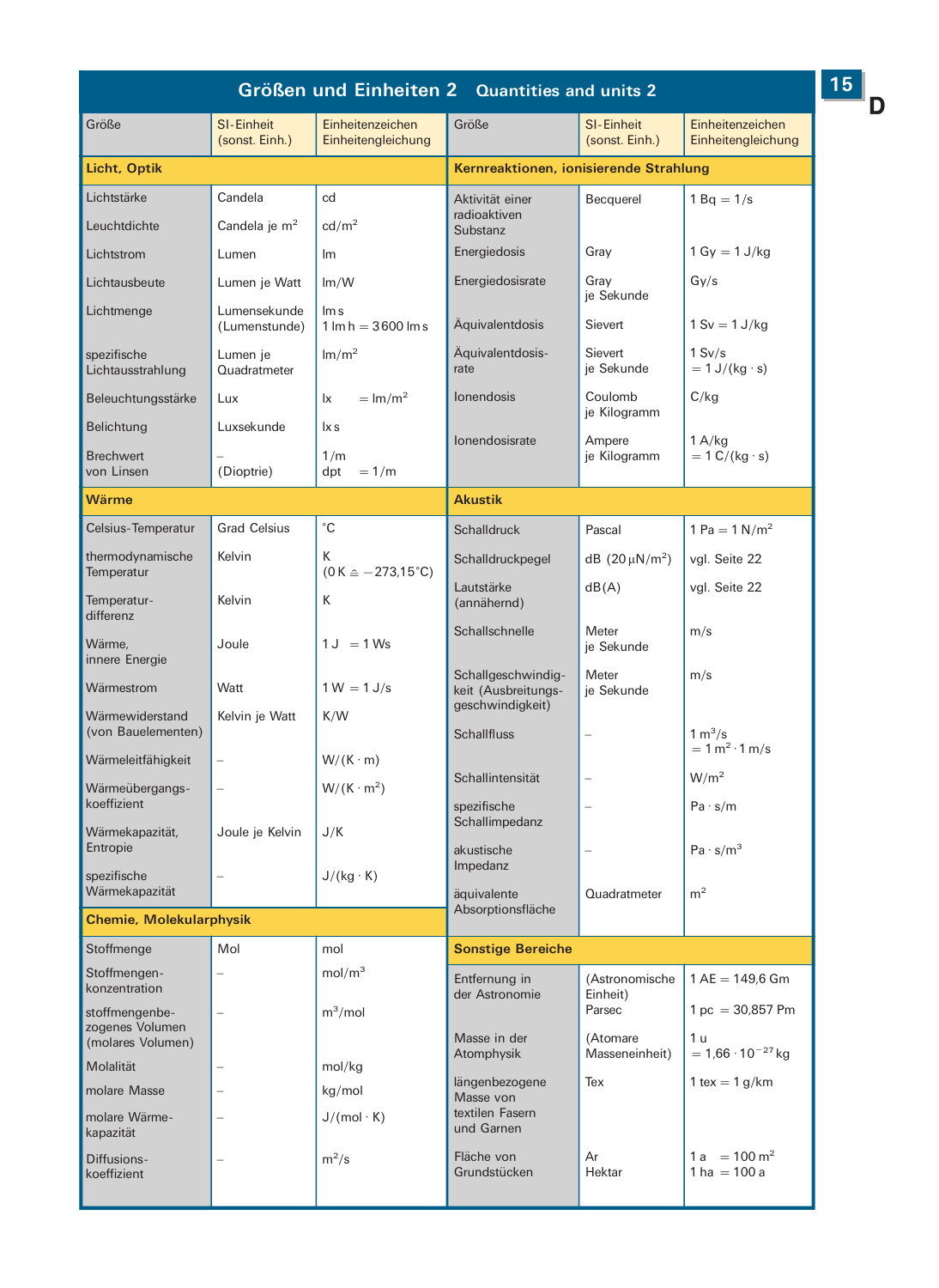D

## Vorsätze und datentechnische Größen Prefixes and Quantities for data technology

#### Vorsätze Prefixes

| Für physikalische Größen (auch bei Übertragungsraten) |                                                                  |                                                                                                         |                             |                                                              | Für Speichergrößen mit Bit, Byte                                                                 |                       |                                             |                                                                                                                                                                           |
|-------------------------------------------------------|------------------------------------------------------------------|---------------------------------------------------------------------------------------------------------|-----------------------------|--------------------------------------------------------------|--------------------------------------------------------------------------------------------------|-----------------------|---------------------------------------------|---------------------------------------------------------------------------------------------------------------------------------------------------------------------------|
| Vorsatz-<br>zeichen                                   | <b>Vorsatz</b>                                                   | Bedeutung<br>(Faktor)                                                                                   | Vorsatz-<br>zeichen         | <b>Vorsatz</b>                                               | Bedeutung<br>(Faktor)                                                                            | Vorsatz-<br>zeichen   | Vorsatz                                     | Bedeutung<br>(Faktor)                                                                                                                                                     |
| a<br>p<br>n<br>$\mu$<br>m<br>$\mathsf{C}$<br>d        | Atto<br>Femto<br>Pico<br>Nano<br>Mikro<br>Milli<br>Zenti<br>Dezi | $10^{-18}$<br>$10^{-15}$<br>$10^{-12}$<br>$10^{-9}$<br>$10^{-6}$<br>$10^{-3}$<br>$10^{-2}$<br>$10^{-1}$ | da<br>h<br>k<br>M<br>G<br>P | Deka<br>Hekto<br>Kilo<br>Mega<br>Giga<br>Tera<br>Peta<br>Exa | 10<br>$10^{2}$<br>$10^{3}$<br>$10^{6}$<br>10 <sup>9</sup><br>$10^{12}$<br>$10^{15}$<br>$10^{18}$ | K<br>M<br>G<br>P<br>E | Kilo<br>Mega<br>Giga<br>Tera<br>Peta<br>Exa | Bei großen<br>Massenspei-<br>$2^{10}$<br>chern gelten<br>$2^{20}$<br>oft die Be-<br>230<br>deutungen<br>240<br>der physika-<br>$2^{50}$<br>lischen<br>$2^{60}$<br>Größen. |

Vorsätze dürfen nicht kombiniert werden. Zu einer Einheit gehört maximal ein Vorsatz.

| Größen und Einheiten Quantities and units |                                                             |                              |                                                                                                                                                                                                                                    |  |  |
|-------------------------------------------|-------------------------------------------------------------|------------------------------|------------------------------------------------------------------------------------------------------------------------------------------------------------------------------------------------------------------------------------|--|--|
| Größe                                     | Einheit                                                     | Einheiten-<br>zeichen        | Bemerkungen                                                                                                                                                                                                                        |  |  |
| Informations-                             | Shannon und Bit                                             | Sh. bit                      | Kleinste darstellbare Information. Ein Bit besitzt den Wert 0<br>oder 1. 1 bit $=$ 1 Sh                                                                                                                                            |  |  |
| gehalt                                    | Dibit, Tribit<br><b>Byte</b>                                | B                            | Umfasst zwei bzw. drei Bits (di = zweifach, tri = dreifach).<br>8 bit = 1 B. Jedes Zeichen wird im Computer mit einem Byte<br>dargestellt.                                                                                         |  |  |
|                                           | Oktett<br>Wort                                              |                              | Ein Oktett umfasst 8 bit (lat. octus = $8$ ).<br>Ein Wort besitzt so viele Bits, wie maximal mit einem Ma-<br>schinenzyklus verarbeitbar sind, z. B. Wortbreite 8 bit, 16 bit,<br>32 bit oder 64 bit.                              |  |  |
| <b>Bitrate</b>                            | Bit je Sekunde                                              | bit/s                        | Oft als Übertragungsrate bezeichnet.                                                                                                                                                                                               |  |  |
| <b>Digitrate</b>                          | Digit je Sekunde                                            | digit/s                      | Kehrwert des zeitlichen Abstands von zwei Digits.                                                                                                                                                                                  |  |  |
| Leitungsdigitrate                         | Digit je Sekunde                                            | digit/s                      | Oft als Schrittgeschwindigkeit mit Einheit Baud Bd bezeich-<br>net.                                                                                                                                                                |  |  |
| Zugriffszeit                              | Sekunde                                                     | S                            | Meist in tausendstel Sekunden oder kleiner angegeben. Als<br>Zugriffszeit wird die Zeit bezeichnet, innerhalb welcher eine<br>Speicherzelle beschrieben oder gelesen werden kann.                                                  |  |  |
| Taktfrequenz                              | Hertz                                                       | Hz                           | Mittels eines Signales einer konstanten Taktfrequenz wird<br>z.B. ein Mikroprozessor angesteuert. Eine Befehlsausfüh-<br>rung erfordert mehrere Takte.                                                                             |  |  |
| Befehls-<br>geschwindigkeit               | Befehle/Sekunde<br>Gleitkomma-<br>operationen je<br>Sekunde | <b>MIPS</b><br><b>MFLOPS</b> | Millions Instructions per Second = Millionen Befehle je Se-<br>kunde. Millions Floatingpoint-Operations per Second =<br>Millionen Gleitkommaoperationen je Sekunde. Beide Einhei-<br>ten dienen zur Leistungsangabe von Computern. |  |  |
| Vektor-<br>geschwindigkeit                | Vektoren je<br>Sekunde                                      |                              | Jeder Bildpunkt wird durch einen Vektor, z. B. Koordinaten<br>x, y und Angaben zur Farbe, erzeugt. Gilt als Leistungsanga-<br>be für den grafischen Bildaufbau am Bildschirm.                                                      |  |  |
| Verarbeitungs-<br>leistung                | <b>SPECmark</b>                                             |                              | SPECmark, von Systems Performance Evaluation Councils<br>= Rat zur Ermittlung der Aufgabenerfüllung. mark = Marke.<br>Einheit für Leistungsfähigkeit von Computern.                                                                |  |  |
| Länge                                     | Zoll, Inch                                                  | $^{\prime}$                  | 1" oder 1 Inch sind 25,4 mm. Manche Angaben beziehen<br>sich auf Zoll oder Inch, z. B. Zeichendichten.                                                                                                                             |  |  |
| Zeichendichte                             | Zeichen je<br>Zoll                                          | cpi                          | Character per Inch = Zeichen je Zoll. Drucker müssen dies-<br>bezüglich eingestellt werden.                                                                                                                                        |  |  |
| Spurendichte                              | Spuren je Zoll                                              | tpi                          | Tracks per Inch = Spuren je Zoll. Angabe z. B. bei Platten-<br>speichern, Magnetbandspeichern.                                                                                                                                     |  |  |
| Aufzeichnungs-<br>dichte                  | Bit je Zoll                                                 | bpi                          | Bits per Inch = Bits je Zoll. Wird bei Datenträgern, z. B. Fest-<br>platten, Magnetbändern, angegeben.                                                                                                                             |  |  |
| Punktdichte                               | Punkte per Zoll                                             | dpi                          | Dots per Inch = Bildpunkte je Zoll, z. B. bei Angaben zur<br>Bildauflösung bei Plottern, Bildschirmen.                                                                                                                             |  |  |
| <b>Bildpunkt</b>                          | Pixel, Dot                                                  |                              | Pixel (picture element), $Dot =$ Bildpunkt                                                                                                                                                                                         |  |  |
| Ausfallhäufigkeit                         | <b>MTBF</b>                                                 | h                            | Mean Time Between Failures = Mittlere Zeit zwischen Fehl-<br>schlägen (Ausfällen) in Stunden.                                                                                                                                      |  |  |
| Lebensdauer                               | Stunde                                                      | h                            | Die Lebensdauer eines Bauelementes einer Baugruppe oder<br>eines Gerätes wird in Stunden angegeben.                                                                                                                                |  |  |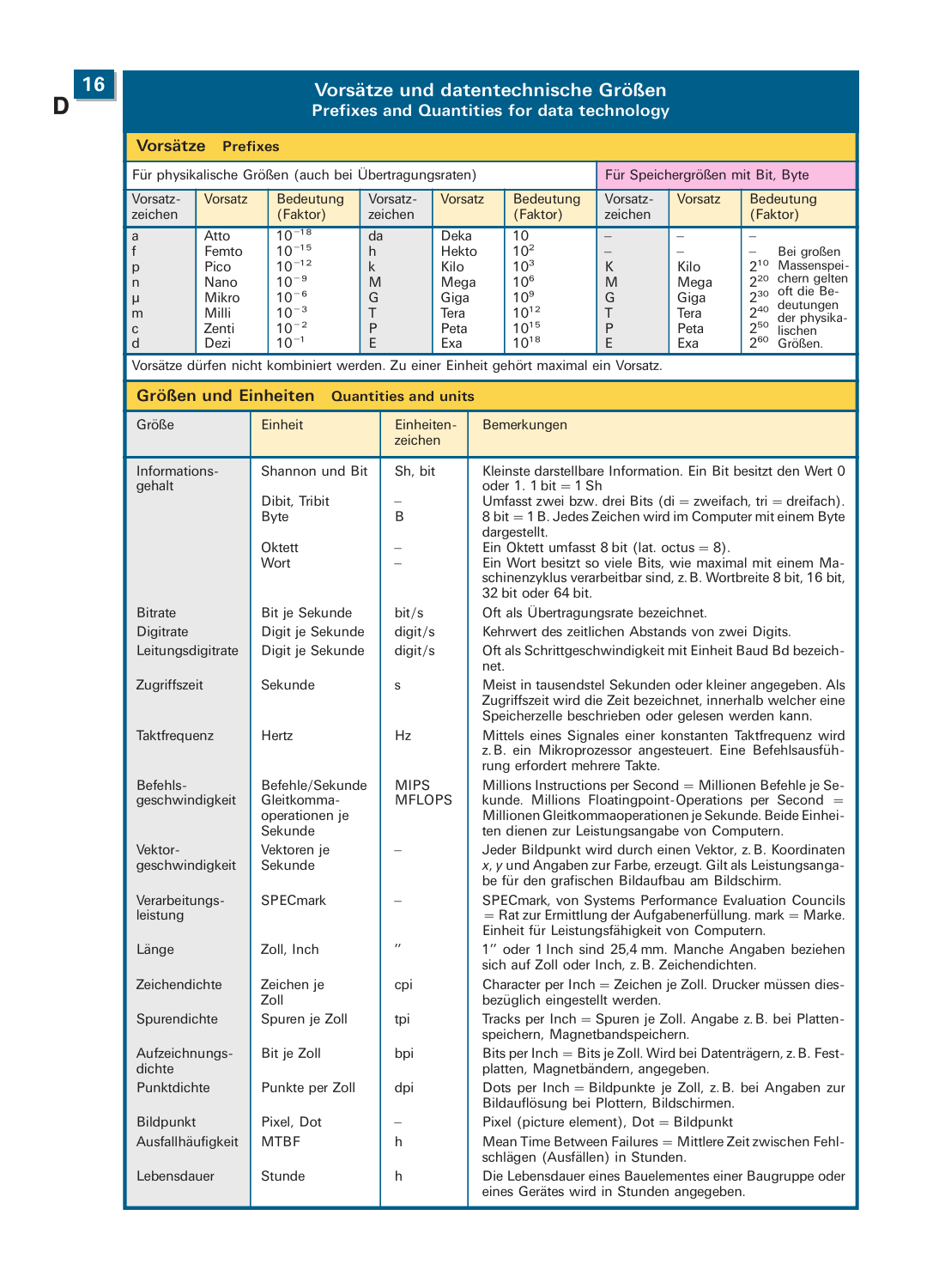| Winkel, Winkelfunktionen Angles, trigonometric functions                                                                        |                                                                                                                                 |                                                                                                                                                                                                      |                                                                            |                                                     |                                                                                                                                           |                           | 17 |
|---------------------------------------------------------------------------------------------------------------------------------|---------------------------------------------------------------------------------------------------------------------------------|------------------------------------------------------------------------------------------------------------------------------------------------------------------------------------------------------|----------------------------------------------------------------------------|-----------------------------------------------------|-------------------------------------------------------------------------------------------------------------------------------------------|---------------------------|----|
| Ansicht                                                                                                                         | Erklärung                                                                                                                       |                                                                                                                                                                                                      |                                                                            | Bemerkungen                                         |                                                                                                                                           |                           |    |
| <b>Winkel, rechtwinkliges Dreieck</b>                                                                                           |                                                                                                                                 |                                                                                                                                                                                                      |                                                                            |                                                     |                                                                                                                                           |                           |    |
|                                                                                                                                 | angegeben werden.<br>(Einheitskreis)                                                                                            | Ein ebener Winkel kann in den Einhei-<br>ten Grad (DEG, °) oder Radiant (rad)<br>Die Einheit Radiant entspricht dem Bo-<br>genmaß im Kreis mit dem Radius $r = 1$                                    |                                                                            | $\alpha = \alpha^\circ \cdot \frac{\pi}{180^\circ}$ | $\alpha$ Winkel in rad<br>$\alpha$ ° Winkel in Grad (DEG)                                                                                 |                           |    |
| $\alpha$<br>11<br>B<br>Hypotenuse<br>rg<br>Jegenkathete<br>Ankathete $b$ zu $\alpha$                                            | dem rechten Winkel gegenüber.<br>liegt.<br>betrachteten Winkel.                                                                 | Hypotenuse (c) ist die längste Seite<br>im rechtwinkligen Dreieck. Sie liegt<br>Gegenkathete ist die Seite, die dem<br>jeweils betrachteten Winkel gegenüber<br>Ankathete ist die Kathete am jeweils |                                                                            | $c^2 = a^2 + b^2$                                   | Lehrsatz des Pythagoras<br>Im rechtwinkligen Dreieck hat das Hy-<br>potenusenquadrat die Fläche der bei-<br>den Katetenquadrate zusammen. |                           |    |
| <b>Winkelfunktionen</b>                                                                                                         |                                                                                                                                 |                                                                                                                                                                                                      |                                                                            |                                                     |                                                                                                                                           |                           |    |
|                                                                                                                                 | $\mathsf{Sinus} = \frac{\mathsf{Gegenkathete}}{\mathsf{Hypotenuse}}$<br>$\sin \alpha = \frac{a}{c}$ $\sin \beta = \frac{b}{c}$  |                                                                                                                                                                                                      | 1                                                                          | $sin \alpha$<br>$cos \alpha$<br>Зπ                  |                                                                                                                                           |                           |    |
| $\overline{d}$                                                                                                                  | $Kosinus = \frac{Ankathete}{Hypotenuse}$<br>$\cos \alpha = \frac{b}{c}$ $\cos \beta = \frac{a}{c}$                              |                                                                                                                                                                                                      | 0                                                                          |                                                     |                                                                                                                                           |                           |    |
| a<br>∝                                                                                                                          | $\mathsf{Tangens} = \frac{\mathsf{Gegenkathete}}{\mathsf{Ankathete}}$<br>$\tan \alpha = \frac{a}{b}$ $\tan \beta = \frac{b}{a}$ |                                                                                                                                                                                                      |                                                                            | tan α                                               | $\frac{3\pi}{2}$ $2\pi$                                                                                                                   |                           |    |
| $\overline{a}$                                                                                                                  | $\text{Kotangens} = \frac{\text{Ankathete}}{\text{Gegenkathete}}$<br>$\cot \alpha = \frac{b}{a}$ $\cot \beta = \frac{a}{b}$     |                                                                                                                                                                                                      |                                                                            | $cot \alpha$                                        |                                                                                                                                           |                           |    |
| <b>Funktionswerte wichtiger Winkel</b>                                                                                          |                                                                                                                                 |                                                                                                                                                                                                      |                                                                            |                                                     |                                                                                                                                           |                           |    |
| $0^{\circ}$<br>$30^{\circ} (\pi/6)$<br>Funktion                                                                                 | 45° $(\pi/4)$                                                                                                                   | 60° (2 $\pi$ /3)                                                                                                                                                                                     | 90° $(\pi/2)$                                                              | 180 $^{\circ}$ ( $\pi$ )                            | 270° (3 $\pi$ /2)                                                                                                                         | 360 $^{\circ}$ (2 $\pi$ ) |    |
| 0 $\frac{1}{2} = 0.5$ $\frac{1}{2} \cdot \sqrt{2} = 0.707 \frac{1}{2} \sqrt{3} = 0.866$<br>$\sin \varphi$<br>1<br>$cos \varphi$ | $\frac{1}{2} \cdot \sqrt{3} = 0.866 \left( \frac{1}{2} \sqrt{2} = 0.707 \right) \left( \frac{1}{2} = 0.500 \right)$             |                                                                                                                                                                                                      | 1<br>0                                                                     | 0<br>$-1$                                           | $-1$<br>0                                                                                                                                 | 0<br>1                    |    |
| $\frac{1}{3}\sqrt{3} = 0.577$ 1<br>$\overline{0}$<br>tan $\varphi$                                                              |                                                                                                                                 | $\sqrt{3} = 1.732$                                                                                                                                                                                   | $\infty$                                                                   | 0                                                   | $\infty$                                                                                                                                  | 0                         |    |
| $\sqrt{3} = 1.732$<br>$\cot \varphi$<br>$\infty$                                                                                | 1                                                                                                                               | $\frac{1}{3}\sqrt{3} = 0.577$                                                                                                                                                                        | $\mathbf 0$                                                                | $\infty$                                            | 0                                                                                                                                         | $\infty$                  |    |
| Vorzeichen von sin $\varphi$ , cos $\varphi$ , tan $\varphi$ , cot $\varphi$                                                    |                                                                                                                                 |                                                                                                                                                                                                      |                                                                            |                                                     |                                                                                                                                           |                           |    |
|                                                                                                                                 | Quadrant                                                                                                                        | Winkel                                                                                                                                                                                               |                                                                            | $\sin \varphi$                                      | $cos \varphi$<br>tan $\varphi$                                                                                                            | $\cot \varphi$            |    |
| $\mathbf{I}$<br>L<br>$\overline{a}$<br>$\mathop{\rm III}\nolimits$<br>IV                                                        |                                                                                                                                 | $\mathbf{I}$<br>$\ensuremath{\mathsf{II}}$<br>$\mathbf{III}$<br>IV                                                                                                                                   | $0^\circ$ bis $90^\circ$<br>90° bis 180°<br>180° bis 270°<br>270° bis 360° | $^{+}$<br>$^+$                                      | $^{+}$<br>$^{+}$<br>$^+$<br>$\! + \!\!\!\!$                                                                                               | $^{+}$<br>$^{+}$          |    |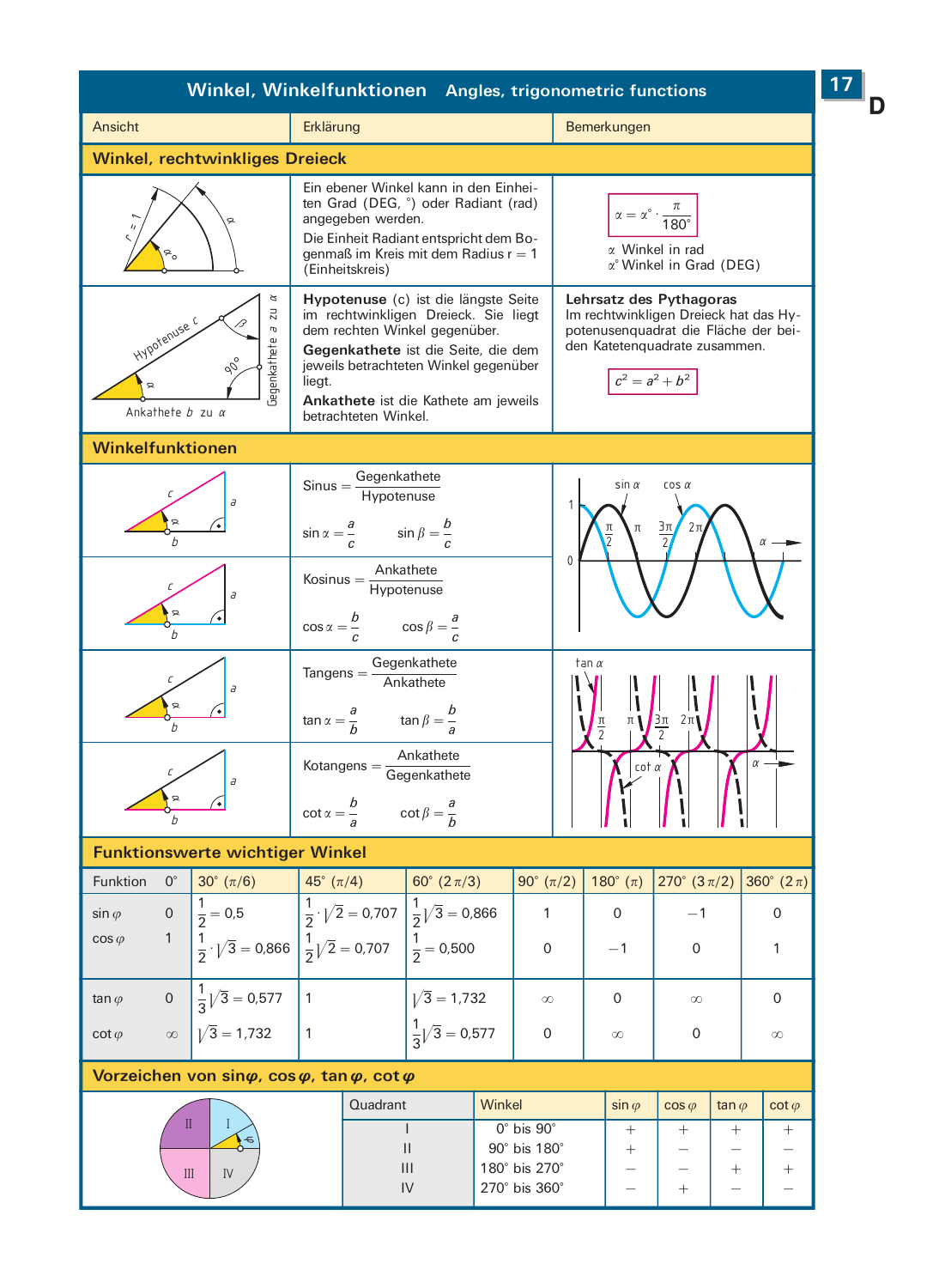D

## Beziehungen zwischen Winkelfunktionen 1<br>Relations between trigonometrical functions

| <b>Reduktionsformeln</b>                                                                                                                                                                                                                                                                  |                                                                                                                                                                                                                                     |                                                                                                                                       |                                                                                                                                 |                                                                                              |                                                                                              |                                                               |  |  |
|-------------------------------------------------------------------------------------------------------------------------------------------------------------------------------------------------------------------------------------------------------------------------------------------|-------------------------------------------------------------------------------------------------------------------------------------------------------------------------------------------------------------------------------------|---------------------------------------------------------------------------------------------------------------------------------------|---------------------------------------------------------------------------------------------------------------------------------|----------------------------------------------------------------------------------------------|----------------------------------------------------------------------------------------------|---------------------------------------------------------------|--|--|
| Funktion                                                                                                                                                                                                                                                                                  | $\beta = 90^{\circ} \pm \alpha$                                                                                                                                                                                                     | $\beta = 180^\circ \pm \alpha$                                                                                                        |                                                                                                                                 | $\beta = 270^\circ \pm \alpha$                                                               |                                                                                              | $\beta = 360^{\circ} - \alpha$                                |  |  |
| $\sin \beta$<br>$\cos \beta$<br>tan $\beta$<br>$\cot \beta$                                                                                                                                                                                                                               | $+ \cos \alpha$<br>$\mp$ sin $\alpha$<br>$\mp$ cot $\alpha$<br>$\mp$ tan $\alpha$                                                                                                                                                   | $\mp$ sin $\alpha$<br>$-\cos \alpha$<br>$\mp$ tan $\alpha$<br>$\pm$ cot $\alpha$                                                      | $-\cos \alpha$<br>$\pm$ sin $\alpha$<br>$\mp$ cot $\alpha$<br>$\mp$ tan $\alpha$                                                |                                                                                              |                                                                                              | $-\sin\alpha$<br>$+ \cos \alpha$<br>— tan α<br>$-\cot \alpha$ |  |  |
|                                                                                                                                                                                                                                                                                           | Allgemeine trigonometrische Beziehungen                                                                                                                                                                                             |                                                                                                                                       |                                                                                                                                 |                                                                                              |                                                                                              |                                                               |  |  |
| $\sin^2 \alpha + \cos^2 \alpha = 1$                                                                                                                                                                                                                                                       | $\frac{\sin \alpha}{\cos \alpha} = \tan \alpha$                                                                                                                                                                                     |                                                                                                                                       | $\frac{\cos \alpha}{\sin \alpha} = \cot \alpha$<br>$\cot \alpha = \frac{1}{\tan \alpha}$                                        |                                                                                              |                                                                                              |                                                               |  |  |
|                                                                                                                                                                                                                                                                                           | $\sin \alpha = \sqrt{1 - \cos^2 \alpha} = \frac{\tan \alpha}{\sqrt{1 + \tan^2 \alpha}} = \frac{1}{\sqrt{1 + \cot^2 \alpha}}$                                                                                                        |                                                                                                                                       | $\cos\alpha = \sqrt{1-\sin^2\alpha} = \frac{1}{\sqrt{1+\tan^2\alpha}} = \frac{\cot\alpha}{\sqrt{1+\cot^2\alpha}}$               |                                                                                              |                                                                                              |                                                               |  |  |
| $\tan\alpha = \frac{\sin\alpha}{\sqrt{1-\sin^2\alpha}} = \frac{\sqrt{1-\cos^2\alpha}}{\cos\alpha} = \frac{1}{\cot\alpha}$                                                                                                                                                                 |                                                                                                                                                                                                                                     |                                                                                                                                       | $\cot \alpha = \frac{\sqrt{1-\sin^2 \alpha}}{\sin \alpha} = \frac{\cos \alpha}{\sqrt{1-\cos^2 \alpha}} = \frac{1}{\tan \alpha}$ |                                                                                              |                                                                                              |                                                               |  |  |
| $\sin(\alpha \pm \beta) = \sin \alpha \cdot \cos \beta \pm \cos \alpha \cdot \sin \beta$                                                                                                                                                                                                  |                                                                                                                                                                                                                                     |                                                                                                                                       | $\cos(\alpha \pm \beta) = \cos \alpha \cdot \cos \beta \mp \sin \alpha \cdot \sin \beta$                                        |                                                                                              |                                                                                              |                                                               |  |  |
| $\tan (\alpha \pm \beta) = \frac{\tan \alpha \pm \tan \beta}{1 \pm \tan \alpha \cdot \tan \beta}$                                                                                                                                                                                         |                                                                                                                                                                                                                                     | $\cot(\alpha \pm \beta) = \frac{\cot \alpha \cdot \cot \beta \mp 1}{\cot \beta \pm \cot \alpha}$                                      |                                                                                                                                 |                                                                                              |                                                                                              |                                                               |  |  |
|                                                                                                                                                                                                                                                                                           | $\sin(\alpha + \beta + \gamma) = \sin \alpha \cdot \cos \beta \cdot \cos \gamma + \cos \alpha \cdot \sin \beta \cdot \cos \gamma + \cos \alpha \cdot \cos \beta \cdot \sin \gamma - \sin \alpha \cdot \sin \beta \cdot \sin \gamma$ |                                                                                                                                       |                                                                                                                                 |                                                                                              |                                                                                              |                                                               |  |  |
|                                                                                                                                                                                                                                                                                           | $\cos(\alpha + \beta + \gamma) = \cos \alpha \cdot \cos \beta \cdot \cos \gamma - \sin \alpha \cdot \sin \beta \cdot \cos \gamma - \sin \alpha \cdot \cos \beta \cdot \sin \gamma - \cos \alpha \cdot \sin \beta \cdot \sin \gamma$ |                                                                                                                                       |                                                                                                                                 |                                                                                              |                                                                                              |                                                               |  |  |
| $\sin 2\alpha = 2 \sin \alpha \cdot \cos \alpha$                                                                                                                                                                                                                                          | $\sin 3\alpha = 3 \sin \alpha - 4 \sin^3 \alpha$                                                                                                                                                                                    |                                                                                                                                       | $\sin 4\alpha = 8\cos^3 \alpha \cdot \sin \alpha - 4\cos \alpha \cdot \sin \alpha$                                              |                                                                                              |                                                                                              |                                                               |  |  |
|                                                                                                                                                                                                                                                                                           | $\cos 2\alpha = \cos^2 \alpha - \sin^2 \alpha$<br>$\cos 3\alpha = 4\cos^3 \alpha - 3\cos \alpha$                                                                                                                                    |                                                                                                                                       |                                                                                                                                 | $\cos 4\alpha = 8\cos^4 \alpha - 8\cos^2 \alpha + 1$                                         |                                                                                              |                                                               |  |  |
| $\tan 2\alpha = \frac{2\tan \alpha}{1-\tan^2 \alpha}$                                                                                                                                                                                                                                     | $\tan 3\alpha = \frac{3\tan\alpha - \tan^3\alpha}{1 - 3\tan^2\alpha}$                                                                                                                                                               |                                                                                                                                       |                                                                                                                                 | $\tan 4\alpha = \frac{4\tan \alpha - 4\tan^3 \alpha}{1 - 6\tan^2 \alpha + \tan^4 \alpha}$    |                                                                                              |                                                               |  |  |
| $\cot 2\alpha = \frac{\cot^2 \alpha - 1}{2 \cot \alpha}$                                                                                                                                                                                                                                  | $\cot 3\alpha = \frac{\cot^3 \alpha - 3 \cot \alpha}{3 \cot^2 \alpha - 1}$                                                                                                                                                          |                                                                                                                                       |                                                                                                                                 | $\cot 4\alpha = \frac{\cot^4 \alpha - 6 \cot^2 \alpha + 1}{4 \cot^3 \alpha - 4 \cot \alpha}$ |                                                                                              |                                                               |  |  |
| $\sin \alpha = 2 \sin \frac{\alpha}{2} \cdot \cos \frac{\alpha}{2}$                                                                                                                                                                                                                       | $\sin \frac{\alpha}{2} = \sqrt{\frac{1}{2}(1 - \cos \alpha)}$                                                                                                                                                                       |                                                                                                                                       |                                                                                                                                 | $\cos\frac{\alpha}{2} = \sqrt{\frac{1}{2}(1 + \cos\alpha)}$                                  |                                                                                              |                                                               |  |  |
| $\tan\frac{\alpha}{2} = \left  \sqrt{\frac{1-\cos\alpha}{1+\cos\alpha}} \right  = \frac{1-\cos\alpha}{\sin\alpha} = \frac{\sin\alpha}{1+\cos\alpha}$                                                                                                                                      |                                                                                                                                                                                                                                     | $\cot\frac{\alpha}{2} = \sqrt{\frac{1+\cos\alpha}{1-\cos\alpha}} = \frac{1+\cos\alpha}{\sin\alpha} = \frac{\sin\alpha}{1-\cos\alpha}$ |                                                                                                                                 |                                                                                              |                                                                                              |                                                               |  |  |
| $\sin \alpha + \sin \beta = 2 \sin \frac{\alpha + \beta}{2} \cdot \cos \frac{\alpha - \beta}{2}$                                                                                                                                                                                          |                                                                                                                                                                                                                                     | $\sin \alpha - \sin \beta = 2 \cos \frac{\alpha + \beta}{2} \cdot \sin \frac{\alpha - \beta}{2}$                                      |                                                                                                                                 |                                                                                              |                                                                                              |                                                               |  |  |
| $\cos\alpha + \cos\beta = 2\cos\frac{\alpha+\beta}{2}\cdot\cos\frac{\alpha-\beta}{2}$                                                                                                                                                                                                     |                                                                                                                                                                                                                                     | $\cos\alpha - \cos\beta = -2\sin\frac{\alpha+\beta}{2}\cdot\sin\frac{\alpha-\beta}{2}$                                                |                                                                                                                                 |                                                                                              |                                                                                              |                                                               |  |  |
| $\tan \alpha \pm \tan \beta = \frac{\sin (\alpha \pm \beta)}{\cos \alpha \cdot \cos \beta}$<br>$\cot \alpha \pm \cot \beta = \pm \frac{\sin (\alpha \pm \beta)}{\sin \alpha \cdot \sin \beta}$<br>$\tan \alpha + \cot \beta = \frac{\cos (\alpha - \beta)}{\cos \alpha \cdot \sin \beta}$ |                                                                                                                                                                                                                                     |                                                                                                                                       |                                                                                                                                 |                                                                                              |                                                                                              |                                                               |  |  |
|                                                                                                                                                                                                                                                                                           | $\sin \alpha \cdot \sin \beta = \frac{1}{2} (\cos (\alpha - \beta) - \cos (\alpha + \beta))$                                                                                                                                        |                                                                                                                                       |                                                                                                                                 |                                                                                              | $\cos \alpha \cdot \cos \beta = \frac{1}{2} (\cos (\alpha - \beta) + \cos (\alpha + \beta))$ |                                                               |  |  |
| $\sin \alpha \cdot \cos \beta = \frac{1}{2} (\sin (\alpha - \beta) + \sin (\alpha + \beta))$                                                                                                                                                                                              |                                                                                                                                                                                                                                     |                                                                                                                                       |                                                                                                                                 |                                                                                              |                                                                                              |                                                               |  |  |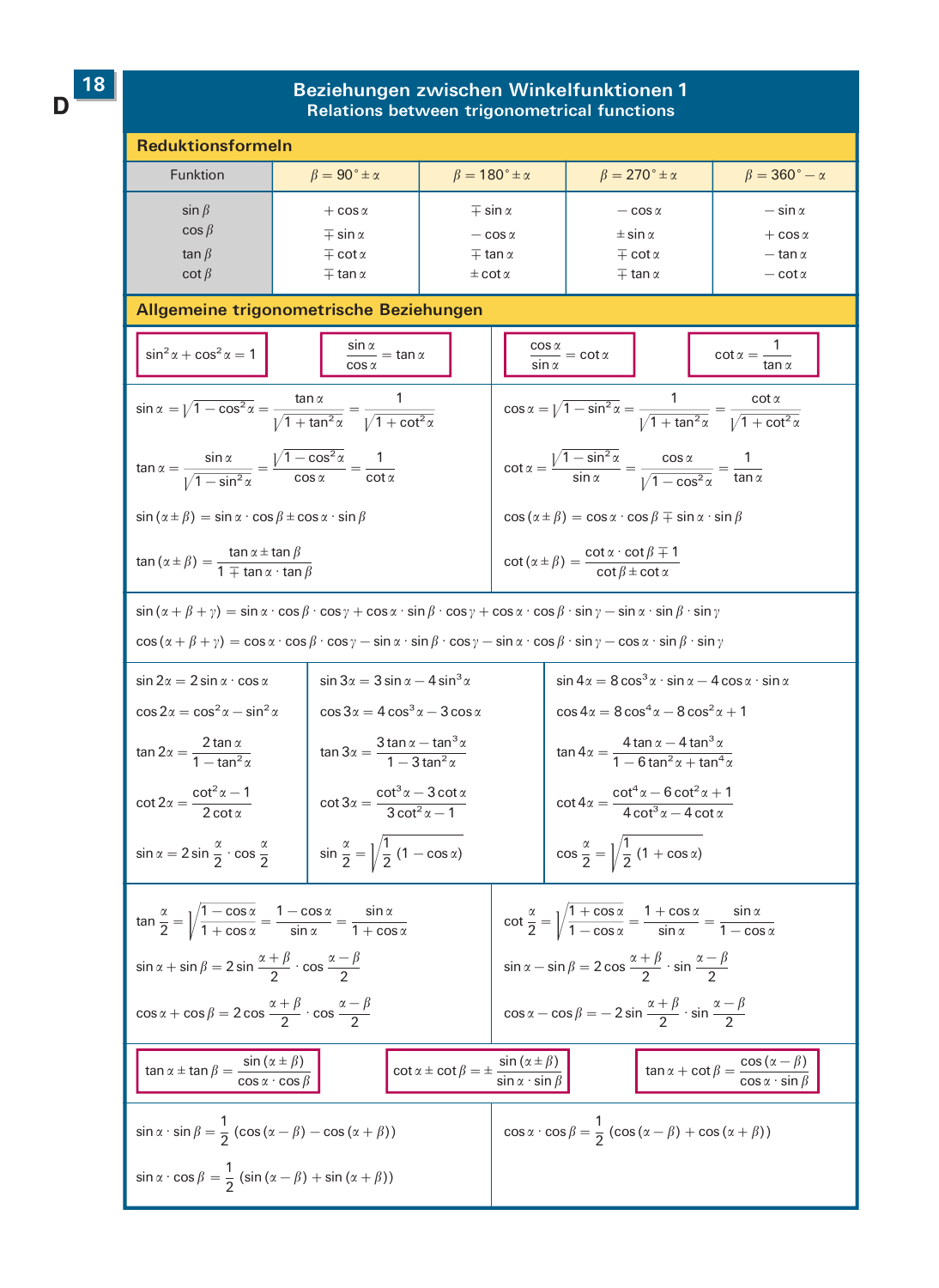#### Beziehungen zwischen Winkelfunktionen 2 Relations between trigonometrical functions



für  $x \geq 0$ 

19

D